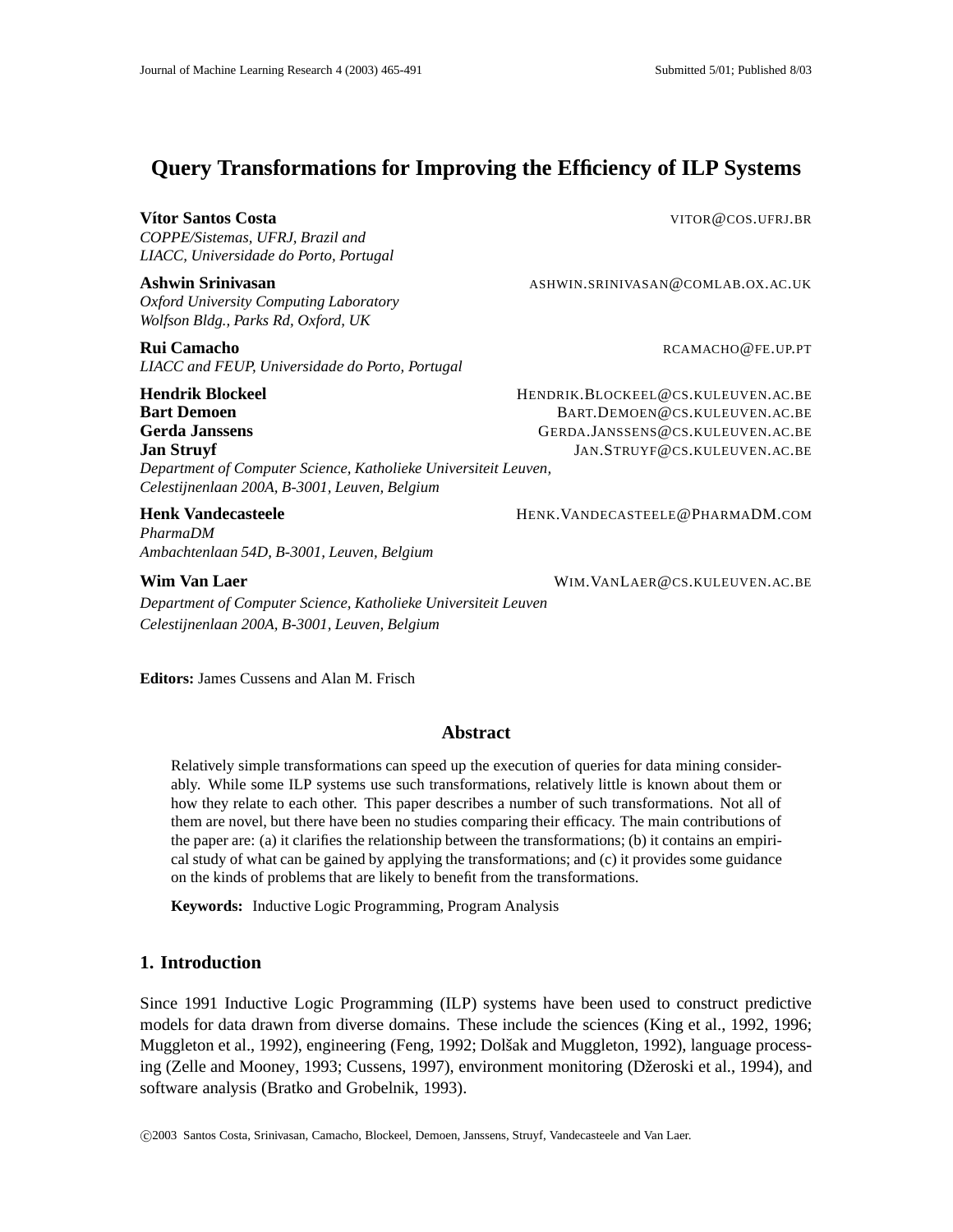#### SANTOS COSTA *et al*

Like many other algorithms in the field of machine learning, ILP algorithms construct "hypotheses" for data by performing a search through a large space. Such a search typically involves generating and then testing the quality of candidates. Testing a candidate hypothesis involves executing a query in first-order logic against the data. Improvements in efficiency thus result from (A) minimizing, to the best extent possible, the number of candidates generated; and (B) maximizing, to the best extent possible, the efficiency of testing each candidate.

Problem (A)—minimizing the search space—has received a lot of attention in ILP research. This has resulted in the development of powerful language bias specification mechanisms that limit the size of the search space (Nédellec et al., 1996) the study of refinement operators that allow one to efficiently navigate through a hypothesis space (van der Laag and Nienhuys-Cheng, 1998), etc.

Problem (B)—efficient testing of candidate hypotheses—does not appear to have received as much attention. It is the less pressing problem: however, in the light of the advances that have been made on techniques for minimizing the search space, the issue does become important. There has been some previous work of a stochastic nature (Srinivasan, 1999; Sebag and Rouveirol, 1997). These reduce the evaluation effort at the cost of being correct only with high probability. This paper is concerned with exact transformations, extending the work first reported by Santos Costa et al. (2000). In that paper, the authors illustrated that query execution was a very high percentage of total running time. They also proposed two simple transformations that converted a first order query into an equivalent one which was more efficient to execute. Empirical evidence presented suggested that under some conditions the transformations could significantly improve the efficiency of an ILP system—there, the system Aleph (Srinivasan, 2001). Here, we extend this work in the following ways: (1) we consider two further transformations; (2) we describe how the four transformations relate to each other; (3) we present a theoretical analysis of the transformations; and (4) we provide empirical evidence of the behaviour of the transformations on artificial and real-world problems.

The paper is organised as follows: in Section 2 we outline a simple procedure that serves as a model for many ILP algorithms. Section 3 describes the four transformations. Section 4 provides an analysis of the computational complexity of the transformations as well as the execution of the original and transformed queries. An empirical evaluation of the approach is presented in Section 5. Section 6 concludes the paper. The paper is accompanied by two appendices containing material relevant to Sections 3 and 5.

## **2. A Simple ILP Implementation**

We adopt the following informal prescription for an ILP algorithm, based on Muggleton (1994). We are given: (a) background knowledge *B* in the form of a Prolog program; (b) some language specification *L* describing the hypothesis space; (c) an optional set of constraints *I* on acceptable hypotheses; and (d) a finite set of examples *E* such that none of the elements of set *E* are derivable from *B*. The set is divided into a set of positive examples  $E^+$  and a set of negative examples  $E^-$ . The task is to find some hypothesis  $H \in L$  such that (1) *H* is consistent with the *I*; (2) the  $E^+$  are derivable from *B*∪*H*; and (3) the  $E^-$  are not derivable from *B*∪*H*.

Several prominent ILP systems such as CProgol (Muggleton, 1995), Golem (Muggleton and Feng, 1990), and FOIL (Quinlan, 1990) use a simple iterative procedure to construct the hypothesis *H* one clause at at time. Figure 1 shows one such procedure, reproduced with minor changes from Srinivasan (1999). We refer the reader to this paper for proofs of correctness and complexity arguments. Here we will assume the following: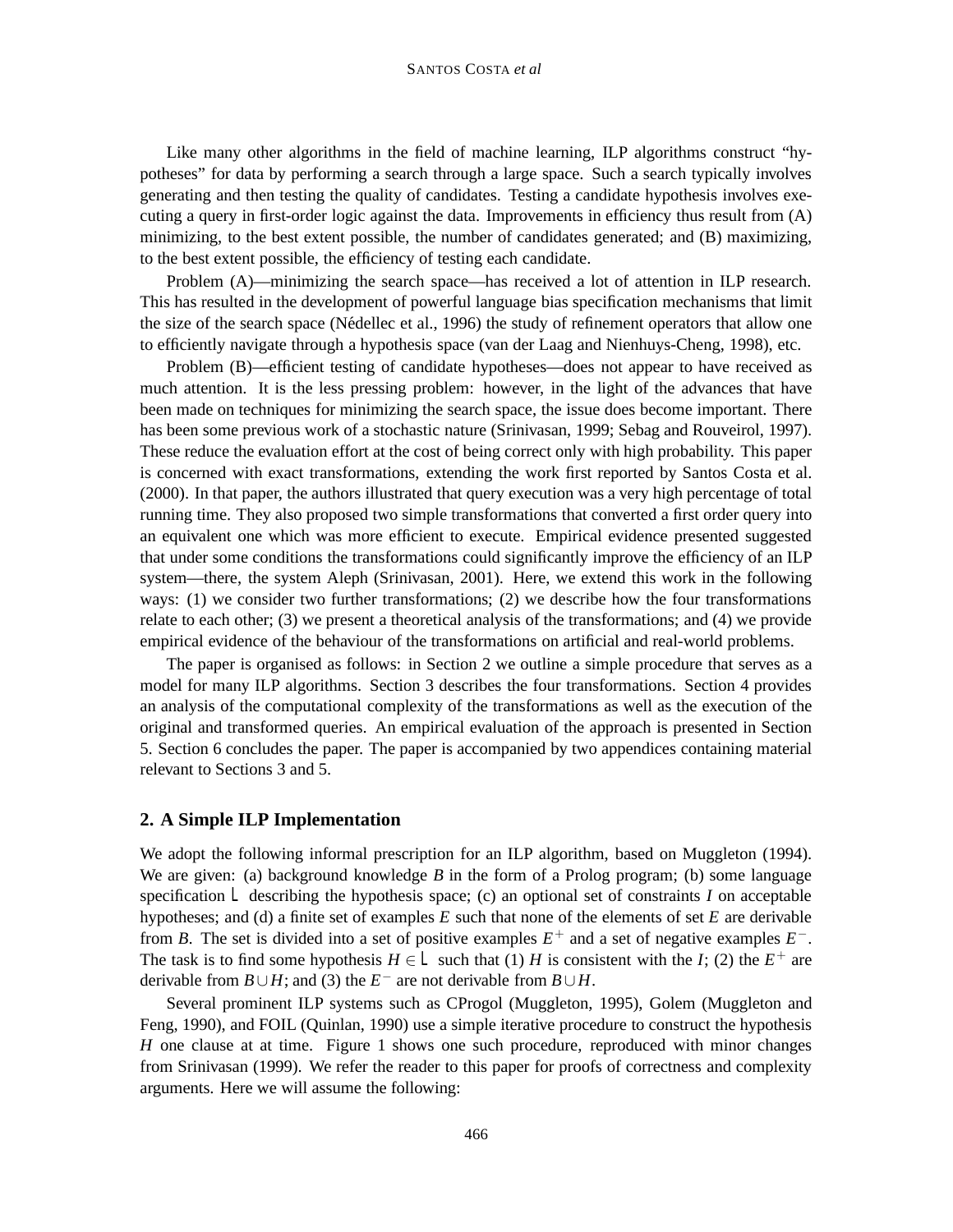*generalise*(*B*,*I*,*L*,*E*): Given background knowledge *B*, hypothesis constraints *I*, a finite training set  $E = E^+ \cup E^-$ , returns a hypothesis *H* in *L* such that  $B \cup H$ derives the  $E^+$ .

1.  $i = 0$ 2.  $E_i^+ = E^+, H_i = \emptyset$ 3. while  $E_i^+ \neq \emptyset$  do (a) increment *i* (b)  $Train_i = E_{i-1}^+ \cup E^-$ (c) *Di* = *search*(*B*,*Hi*−1,*I*,*L*,*Traini*) (d)  $H_i = H_{i-1} \cup \{D_i\}$ (e)  $E_p = \{e_p : e_p \in E_{i-1}^+ s.t.B \cup H_i \models \{e_p\}\}.$ (f)  $E_i^+ = E_{i-1}^+ \setminus E_p$ 4. return *Hi*

- Figure 1: A simple ILP implementation. The function *search()* is some search procedure that returns one clause after evaluating alternatives in some search-space of clauses, all of which are in *L*.
- A1. On each iteration, *search()* will examine a finite number of clauses;
- A2. For each clause examined, *search()* will check (at least) the derivability of each example in *Traini*;
- A3. The check for derivability always terminates; and
- A4. The actual proofs of derivability of an example are irrelevant to evaluating the 'goodness' of a clause.

These assumptions hold not only for ILP systems that use an algorithm similar to the one in Figure 1, but for a much broader range of relational learning systems, including systems that induce trees, e.g. SRT (Kramer, 1996), instance based learners e.g. RIBL (Emde and Wettschereck, 1996) etc. Our results are equally relevant for those approaches. The transformations we propose in the next section are concerned with improving the efficiency of derivation checks arising from Assumption A2.

#### **3. Four Query Transformations**

All the transformations we study are 'correct' in the following sense: if a clause  $D_i$  is transformed into a clause  $D'_i$ , then  $B \cup H_{i-1} \cup \{D'_i\}$  derives exactly the same examples in  $Train_i$  as  $B \cup H_{i-1} \cup \{D_i\}$ . If Assumption A4 holds, the identification of the best clause by *search()* will then be unaffected.

An implementation (in Prolog) of all the transformations described here is available on request from any of the authors. The following sections will use terminology from logic programming (Lloyd, 1987) and from global analysis (Cousot and Cousot, 1992).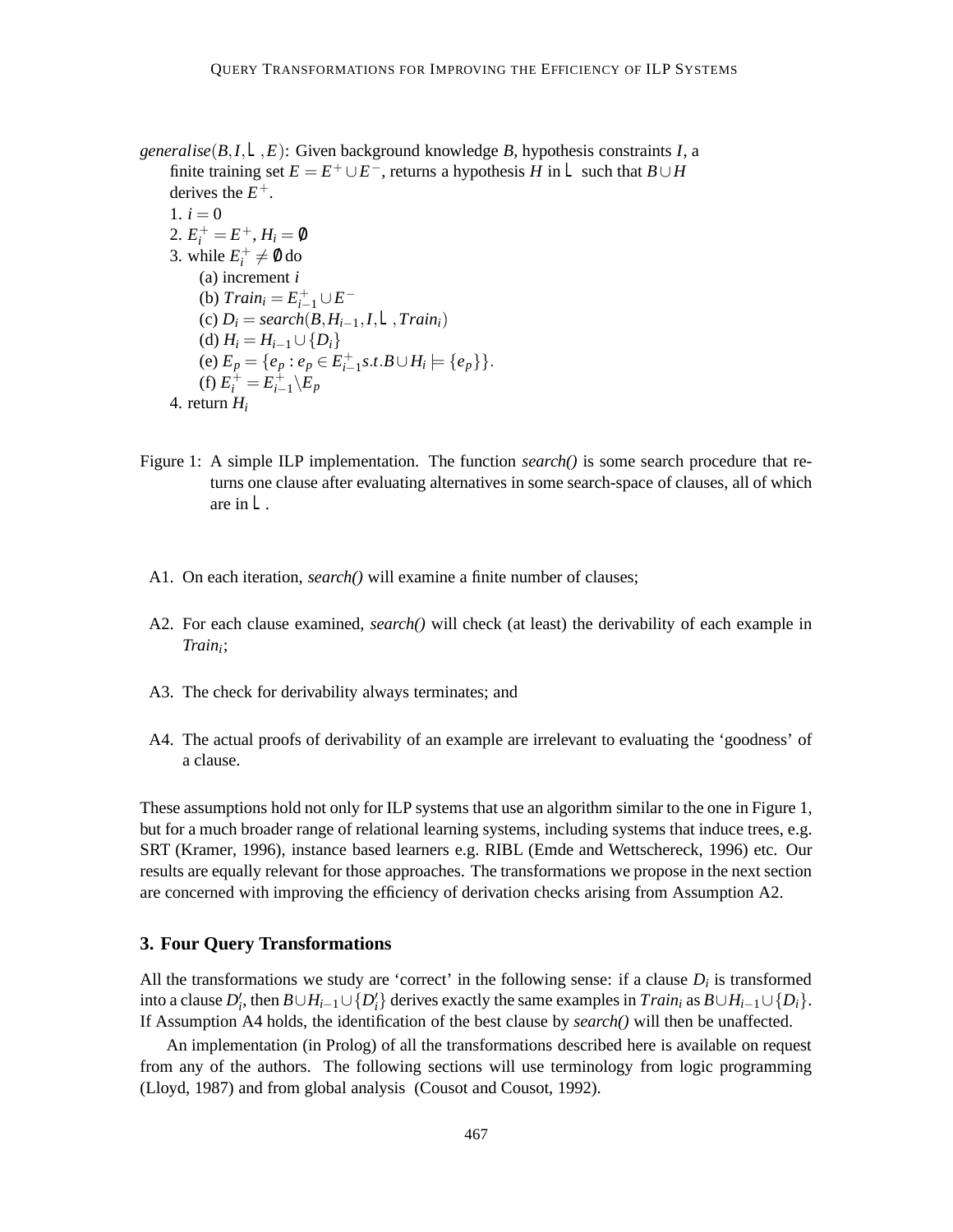#### **3.1 The Theta-transformation**  $t_{\theta}$

We are concerned here with clauses of the form *Head* : −*Body* where *Body* is a conjunction of goals  $G_1, ..., G_n$  (in the Prolog sense, or literals in the more traditional logical sense). Each of the *Gi* are meta-calls to user-defined or built-in predicates. In general, let *N* be an upper-bound on the number of solutions to any of the *Gi*. It follows straightforwardly that in the worst-case, the number of meta-calls is  $O(N^n)$ . Lowering *N* requires a re-appraisal of predicate definitions used by clauses (either by re-encoding of some predicates, or by removing them entirely). We do not pursue this here, and concentrate instead on lowering the value of *n*.

A straightforward reduction in the number of goals being tested (thus lowering *n*) is achieved by eliminating obviously redundant ones. A simple logical check for this during the execution of the steps described in Figure 1 is as follows. On iteration *i* of the procedure in Figure 1, let *P* denote *B*∪*H*<sub>*i*−1</sub>. Let *C* be a clause being examined in a search. Then, a literal *l* in *C* is redundant iff  $P \cup \{C\}$ is logically equivalent with  $P \cup \{C\}$  where  $C' = C - \{l\}.$ 

From this, it is easy to show that *l* is redundant iff  $P \cup \{C\} \models \{C'\}$ . This constraint, while providing an exact test for literal-redundancy, is expensive to implement (with a resolution-based theorem prover like that in YAP, it requires checking for the proof of inconsistency from the set *P*∪ {*C*}∪{¬*C*'}). Instead, we will employ a simpler test based on the subsumption relation (Nienhuys-Cheng and De Wolf, 1997). Recall that *C* subsumes *C'* iff there is some substitution θ such that  $C\theta \subseteq C'$  and if *C* subsumes  $C'$  then  $\{C\} \models \{C'\}$ . Clearly therefore if *C* subsumes  $C'$  then  $P \cup \{C\} \models$  ${C'}$  and *l* is redundant (the reverse is not true, and hence we call it a "weak" test for redundancy).

We call the transformation that removes a set of redundant goals from a clause the *Thetatransformation*. It is evident that a transformation that removes redundant goals is correct. We use an approximation of the clausal-subsumption test (see Section 4) that is relatively inexpensive to perform and retains the property of correctness.<sup>1</sup> While this is a simple transformation technique, it is not clear from descriptions of existing ILP systems whether they actually employ it during the search.<sup>2</sup> In general, while the efficacy of the transformation will depend on the enumeration operator employed by the search function (that is, whether it is prone to introduction of redundant literals), we expect it to be more useful when the background predicates are non-determinate.

#### **3.2 The Cut-transformation** *t*!

We observe that when executing a conjunction of goals  $G_1, ..., G_n$ , failure of a goal  $G_i$  will result in attempting to generate more solutions for goals earlier in the sequence. This effort is useless if these solutions do not alter the computation of  $G_i$ . The *cut-transformation*,  $t_1$ , exploits the notion of goal independence by partitioning the set of goals in a clause into classes such that goals in different classes are independent. We will execute each class in sequence, and use the pruning operator ! to avoid any backtracking between classes.

In pure logic programs, goals depend on each other because they share variables. Given a function *vars*(*T*) that returns all variables in the term *T*, two goals  $G_i$  and  $G_j$  are said to *share*, that is the relation *Shares*( $G_i$ ,  $G_j$ ) holds, when:

<sup>1.</sup> Significant work has been spent on correct and efficient implementations of subsumption tests (Kietz and Lübbe, 1994; Scheffer et al., 1996), but for the goals of this paper our simple implementation is good enough.

<sup>2.</sup> Programs like WARMR (Dehaspe and Toivonen, 1999) perform extensive checks to ensure that clauses subsumed by others that have previously been shown to be "useless" are not examined further. This is more elaborate than the proposal here, which simply checks for redundant literals within a clause.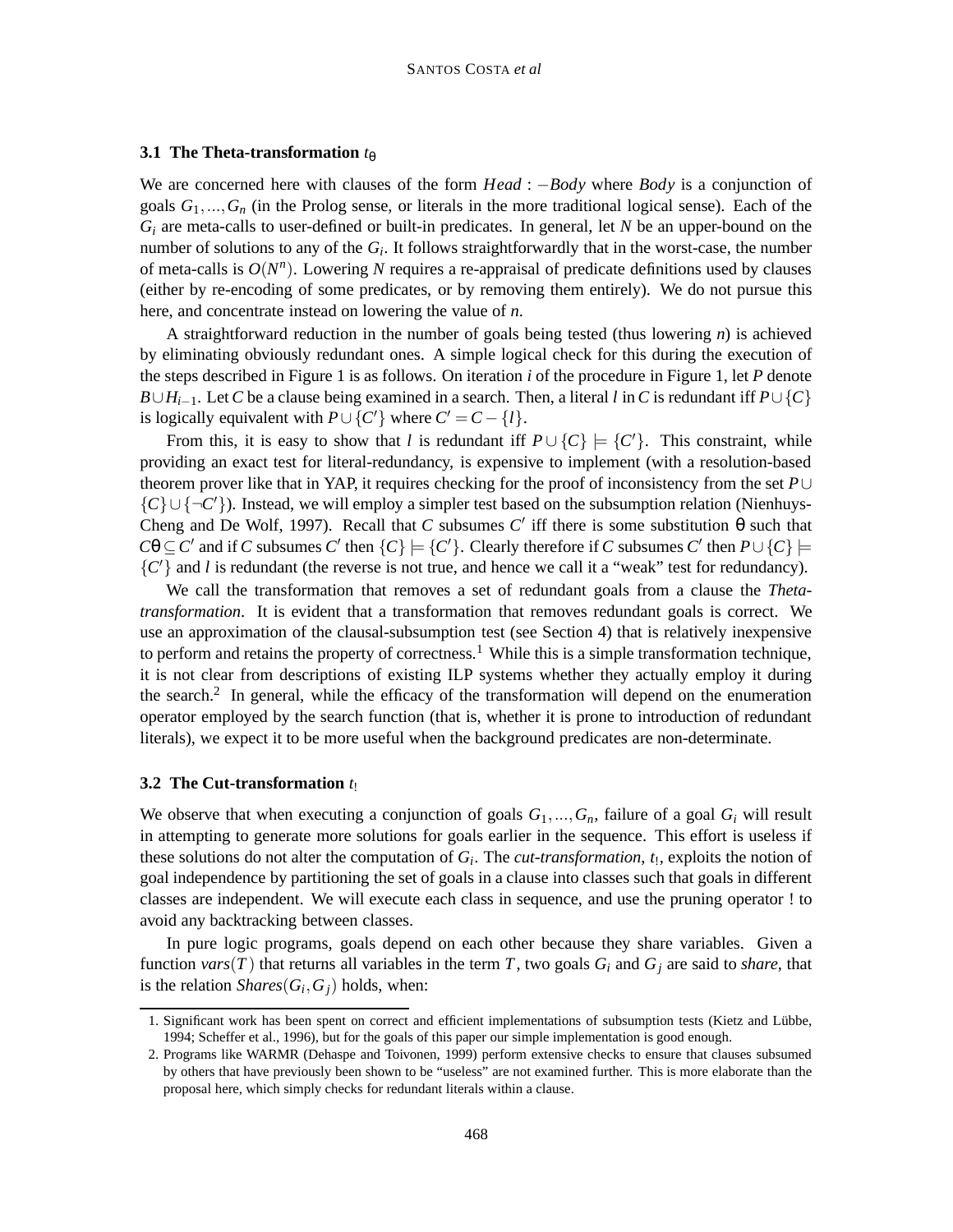## *i* = *j*  $\vee$  *vars*(*G<sub>i</sub>*) ∩ *vars*(*G<sub>i</sub>*)  $\neq$  0

The definition ensures that the relation *Shares* is reflexive and symmetric. Its transitive closure *Linked*, defined as the smallest transitive relation that is a superset of *Shares*, is reflexive, symmetric and transitive, and therefore an equivalence relation.

Given a set of goals  $G = \{G_1, \ldots, G_n\}$ , we shall name the equivalence classes established by *Linked* as  $I_1, \ldots, I_m$ . If two goals are in the same equivalence class, we will say they may be *dependent*, otherwise we will say they are *independent*. We would like to divide the original clause into several conjunctions of independent goals and execute them separately.<sup>3</sup> To do so, we place the goals in each class  $I_i$  in a conjunction  $G_i$ . Our notion of dependence is a safe approximation of the dependencies that can possibly occur at run-time, because as soon as two goals have a variable in common they belong to the same equivalence class. Moreover, the computation of the equivalence classes is efficient.

In this approximation all goals that include a head variable or that share variables with one such goal will belong to the same independence class. Often, we know beforehand that head variables will be grounded before calling the body. Clearly, such variables cannot introduce sharing. To take advantage of this extra information, we classify variables as either *Grounded* or *PossiblySharing*, and define  $vars(T)$  to return all *PossiblySharing* variables in *T*. More sophisticated analysis is possible, as discussed in Appendix A.

To effect  $t_1$  it is sufficient to implement the following procedure:

1. Given the original clause:

$$
H: G_1, \ldots, G_i, \ldots, G_n.
$$

classify all variables in  $H, G_1, \ldots, G_n$  as *Grounded* or *PossiblySharing* and compute the equivalence classes for the (approximated) sharing relation.

2. Number the goal literals according to the equivalence class they belong to:

$$
H: G_{1j}, \ldots, G_{ik}, \ldots, G_{nl}.
$$

3. Reorder the literals in the clause according to the class they belong to:

$$
H: G_{a1}, \ldots, G_{b1}, \ldots, G_{cm}, \ldots, G_{dm}.
$$

4. We are interested in any solution, if one exists. Thus we need to compute every class once and if a class has no solution, the computation should wholly fail. The following program transformation uses cut to guarantee such a computation:

$$
H: G_{a1}, \ldots, G_{b1}, 1, \ldots, 1, G_{cm}, \ldots, G_{dm}.
$$

<sup>3.</sup> McCreath's LIME system (McCreath, 1999) works by putting together conjunctions of what he calls 'simple clauses'. These correspond to our equivalence classes. LIME is however restricted to dealing with determinate ground background knowledge.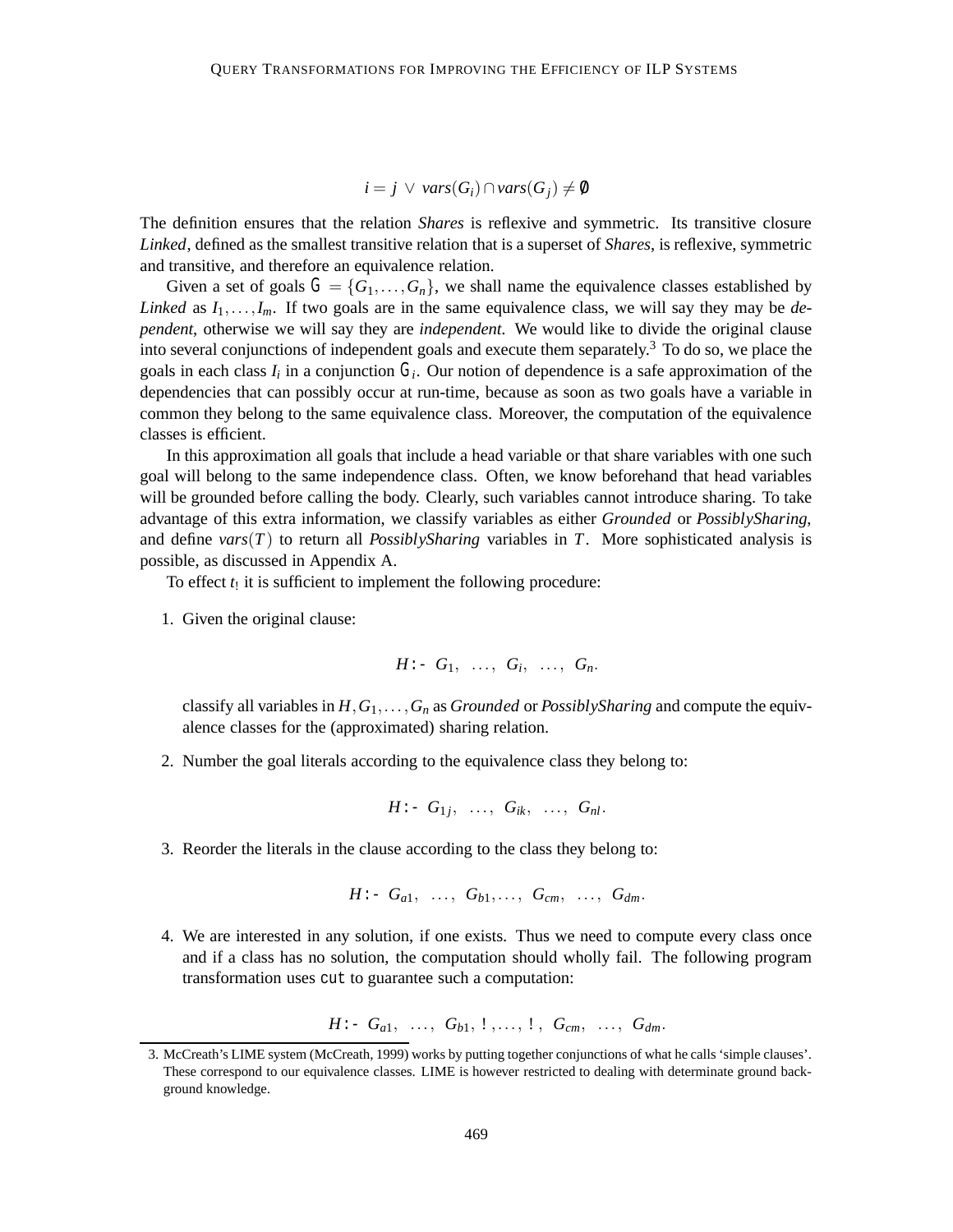The transformation is correct in the sense that the examples derivable before and after the transformation are the same. Step (3) is correct because the switching lemma allows us to reorder goals. Step (4) is correct because whenever we introduce a new cut, all goals before the cut are independent of all goals after the cut. Backtracking to before the cut therefore could never result in new solutions for the goals after the cut. A more complete discussion is given by Santos Costa et al. (2000).

#### **3.3 The Once-transformation** *to*

The cut transformation just described ensures that the search for each independent set of subgoals always stops at finding the first solution. Notice that the transformed body goal  $q_1, l, q_2, l, \ldots, q_n$  can also be written as  $once(q_1), once(q_2), \ldots, once(q_n)$  where the meta-predicate once is defined as

$$
once(X) \colon X, \_!\colon
$$

While at the clause level the once constructs have the same effect as the cuts, they have the advantage that they can be nested, whereas cuts cannot.

The objective is to fine-tune *t*! by processing each set of independent goals in more detail. We start from the observation that the data guiding the successful application of the cut-transformation was that certain variables are known not to share at runtime. We can improve the partitioning process further by using extra data for each non-head variable and by taking advantage of Prolog's left-toright selection function. More precisely, we shall use prior knowledge on whether a literal grounds some of its arguments, and on whether a literal cannot cause its arguments to share by considering the status of each variable, as we move from goal to goal. This will allow us to transform each independent set of goals by considering the variables grounded by the first literal just like the ground head variables in the cut transformation. We then apply the transformation recursively and refine each independent set of subgoals into subsubsets.

**Example 1** *Consider the query* p(X,Y,Z), q(X,Y,U), q(X,Z,V)*. If p grounds X and cannot cause Y and Z to share, then* q(X,Y,U) *and* q(X,Z,V) *do not share, and after the call to p they can be executed independently.*

We therefore 'look inside' each equivalence class returned by the *t*<sub>1</sub>. First, we find a prefix of one or more literals such that each literal will ground some of its arguments and it is known not to cause sharing among the others, then we apply the cut transformation on the rest of this subgoal, treating the grounded variables just like ground head variables.

We call this transformation the *once-transformation* or  $t<sub>o</sub>$ . Blockeel et al. (2000b) describe two different versions of *to*. The dynamic version transforms queries during their execution, which results in an overhead but which also makes it possible to check groundness and sharing during execution instead of having to pre-compute a safe approximation. However, we only present the static version here.

For the static version, there is the open issue of how to estimate which literals ground or cause sharing between which arguments. It is reasonable to assume that such information is provided either by the user or through analysis. For instance, in many ILP data sets most predicates are defined by ground facts or range-restricted clauses only; such predicates always ground all their arguments (and hence do not cause sharing). However, a more sophisticated analysis is also possible (see Appendix A).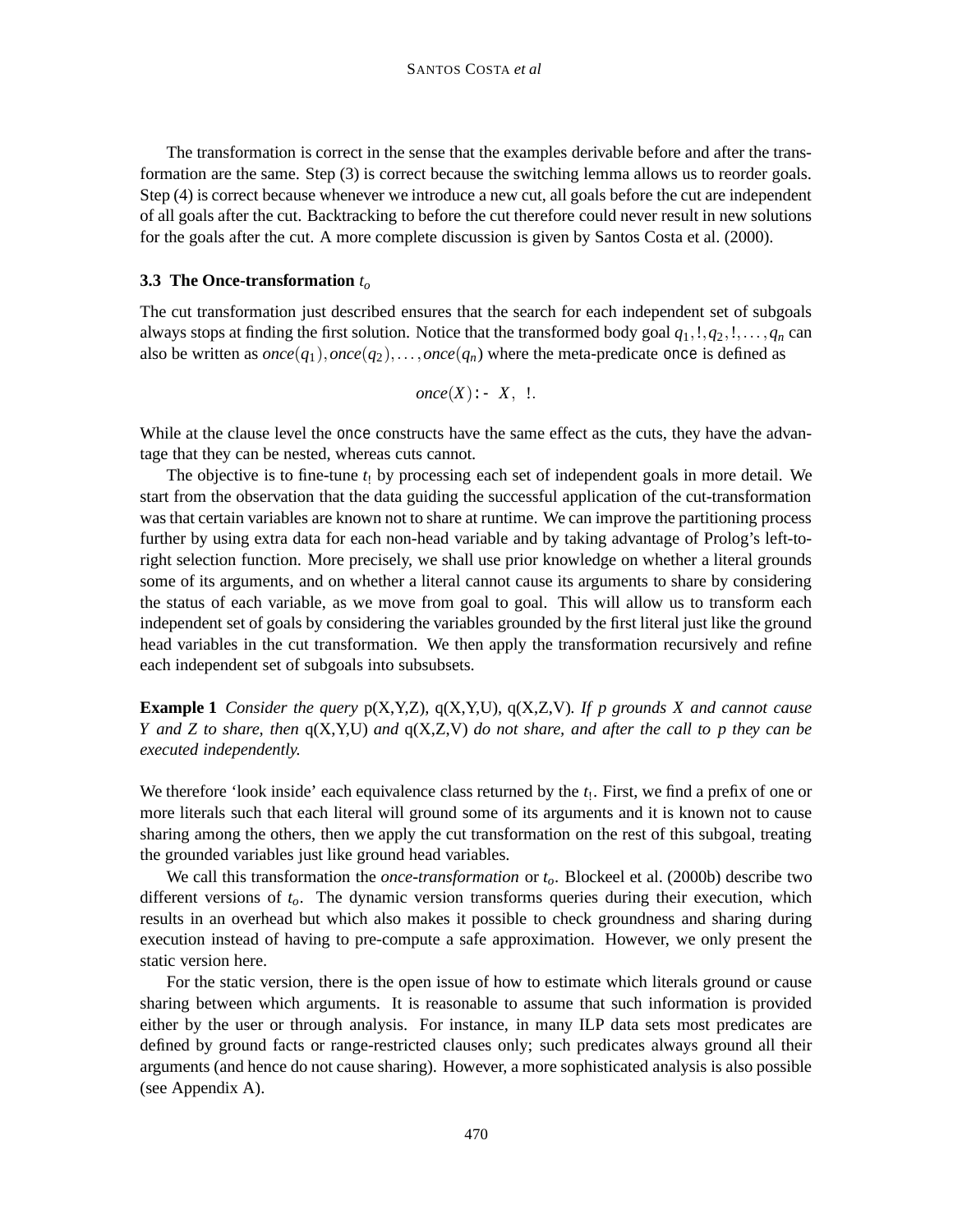```
once-transform(q):
```
let  $q = l_1, l_2, \ldots, l_n$ find the smallest *k* s.t. there exists a partition *P* of  $\{l_{k+1},...,l_n\}$  s. t.  $\forall q_i, q_j \in P$ : *V*(*q<sub>i</sub>*)∩*V*(*q<sub>j</sub>*) ⊆ *GroundedVars*({*l*<sub>1</sub>,...,*l<sub>k</sub>*}) and *∀v* ∈ *V*( $q_i$ ),  $w$  ∈ *V*( $q_j$ ) : {*v*,*w*} ∉ *PossiblySharing*({ $l_1$ ,..., $l_k$ }) for all  $q_i \in P$ : once-transform $(q_i)$ 

Figure 2: The once-transformation algorithm. *GroundedVars*(*G*) contains all variables grounded by a call to *G*. *PossiblySharing*(*G*) is the set of all pairs of variables that may share after a call to *G*.

A high level description of the once-transformation algorithm is shown in Figure 2. Essentially, the algorithm finds a prefix of a conjunction such that this prefix grounds enough variables for the rest of the conjunction to contain independent subgoals; then it is called recursively on these subgoals. Note that, similar to the cut transformation, we assume that the order of independent groups of literals may be switched but the relative order of literals that are dependent of each other does not change.

#### **3.4 The Smartcall-transformation** *ts*

The smartcall-transformation *ts*, called thus for historical reasons, was originally described by Blockeel (1998). The basic idea is as follows. ILP systems typically generate a clause by adding literals to (or *refining*) a clause encountered earlier (its *parent*). Assume a clause  $c = h \leftarrow p, q$  has as parent  $h \leftarrow p$ . The parent clause has been evaluated before, which means at some point it was computed which facts  $h\theta$  are derived by the clause. If these  $\theta$  are remembered, we can exploit this in two ways. Firstly, for the refined clause we need to check derivability of these facts only, because the facts derivable by the new clause are necessarily a subset of the examples derivable by its parent. Secondly, each derivability test can itself be simplified, and this is exactly what the smartcall-transformation does. Consider the equivalence classes  $I_i$  of  $c$ , as mentioned above. Each class can be checked independently of the others. For those  $I_i$  for which  $I_i \subseteq p$ , a solution must exist because there is one for the whole *p*. Hence, when testing the new clause with a head substitution θ, we only need to check those *Ii* that contain literals that were added during refinement.

**Example 2** *Consider a clause P* =  $p(X)$  :-  $a(X,Y)$ ,  $b(X,Z)$  *to which during refinement a literal c*(*X*,*U*) *is added, resulting in*

$$
Q = p(X) :- a(X,Y), b(X,Z), c(X,U).
$$

*We have*

$$
t_!(Q) = p(X) \; : -a(X,Y), \; : , b(X,Z), \; : , c(X,U).
$$

*If P is known to derive a specific fact p*(*e*)*, we know that the goals a*(*e*,*Y* ) *and b*(*e*,*Z*) *must have solutions. Moreover,*  $c(e, U)$  *can be checked independently from these goals. Hence,*  $t_s$  *can drop the first two equivalence classes, yielding*  $t_s(Q) = p(X)$  :- c(X,U).

*If instead of*  $c(X, U)$  *we add*  $c(X, Y)$ *, then we get*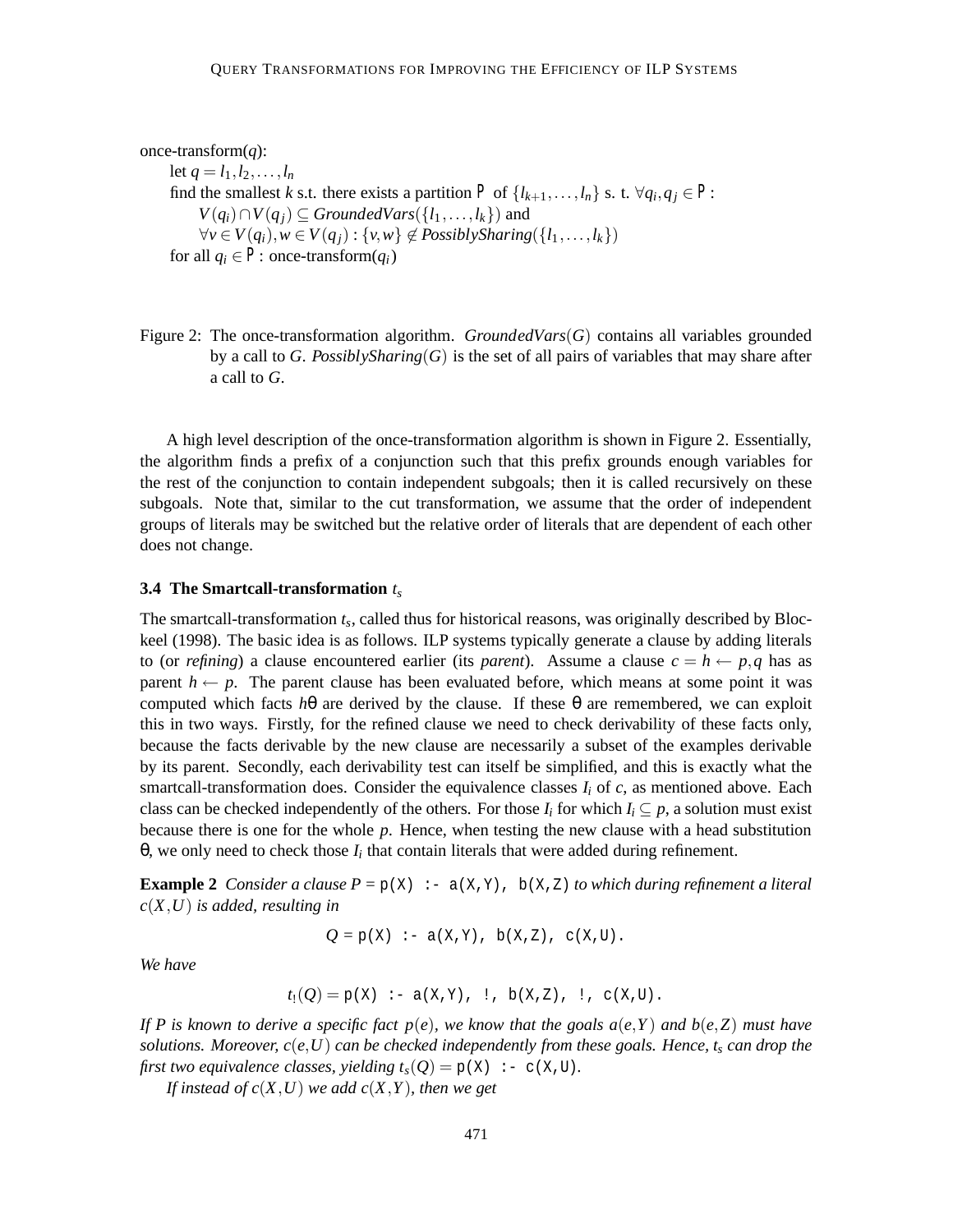$$
t_!(Q') = p(X) \div a(X,Y), c(X,Y), \cdot, b(X,Z).
$$

*Now b*( $X$ , $Z$ ) *can still be dropped, but a*( $X$ , $Y$ ) *cannot, because even when we know the goal a(e,Y) has a solution, the conjunction*  $(a(e, Y), c(e, Y))$  *may not have any.* 

The smartcall-transformation is correct in the following sense : *given that an example was derived by the parent clause*, it can be derived by the transformed clause if and only if it can be derived by the original clause. The emphasized condition need not be fulfilled for the other transformations. It also implies that in order to use the smartcall-transformation, a list of all the facts derived by the parent clause (its "coverage list") needs to be available. This may not be feasible in all ILP systems; more specifically, when using a greedy (beam) search or iterative deepening, the number of clauses for which the coverage list needs to be kept would typically be small; but for exhaustive searches (best-first, *A*∗, . . . ) that keep a long queue of clauses to be refined, the number of clauses multiplied with the number of examples might become prohibitively large.

#### **3.5 Composition of Transformations**

One can combine transformations by applying them one after another to a query. For brevity we introduce the notation  $t_{ab}$  where  $t_{ab}(c) = t_b(t_a(c))$ .

Composition of transformations is not commutative, therefore we respectively have 12, 24 and 24 possibilities for composing 2, 3 or 4 of the transformations. We can reduce the number of possibilities by remarking that

- $t_0$  implicitly performs  $t_1$ , hence a combination of both is equivalent to  $t_0$ ;
- Since both  $t_{\theta}$  and  $t_s$  remove literals, they should always be applied before  $t_1$  or  $t_o$ . Indeed, removal of literals may cause equivalence classes to "fall apart". Thus,  $t_1(t_\theta(c))$  may have more cuts than  $t_{\theta}(t_!(c))$ . For an example, consider  $p(X,U)$ ,  $q(X,Y)$ ,  $p(Y,V)$ ,  $p(a,U)$ ,  $q(a,b)$ ,  $p(b,V)$ .
- For the same reason,  $t_{\theta}$  should come before  $t_s$ .

Hence when applying multiple transformations the optimal order is: first  $t_{\theta}$ , next  $t_s$ , and then either *t*! or *to*. Figure 3 shows a lattice that contains all the ordered combinations of transformations that may be useful; the lattice is constructed according to the ". . . implicitly performs . . . " relation.

## **4. Analysis of Transformations**

The time that we take to test each candidate clause will have two components: the time we take to apply the transformation plus the time to execute the transformed query.

### **4.1 Transformation Complexity**

We will use the following symbols in analysing the complexity of transforming a clause: *v*, the maximum number of variables in a literal; and *N*, the number of literals in the query.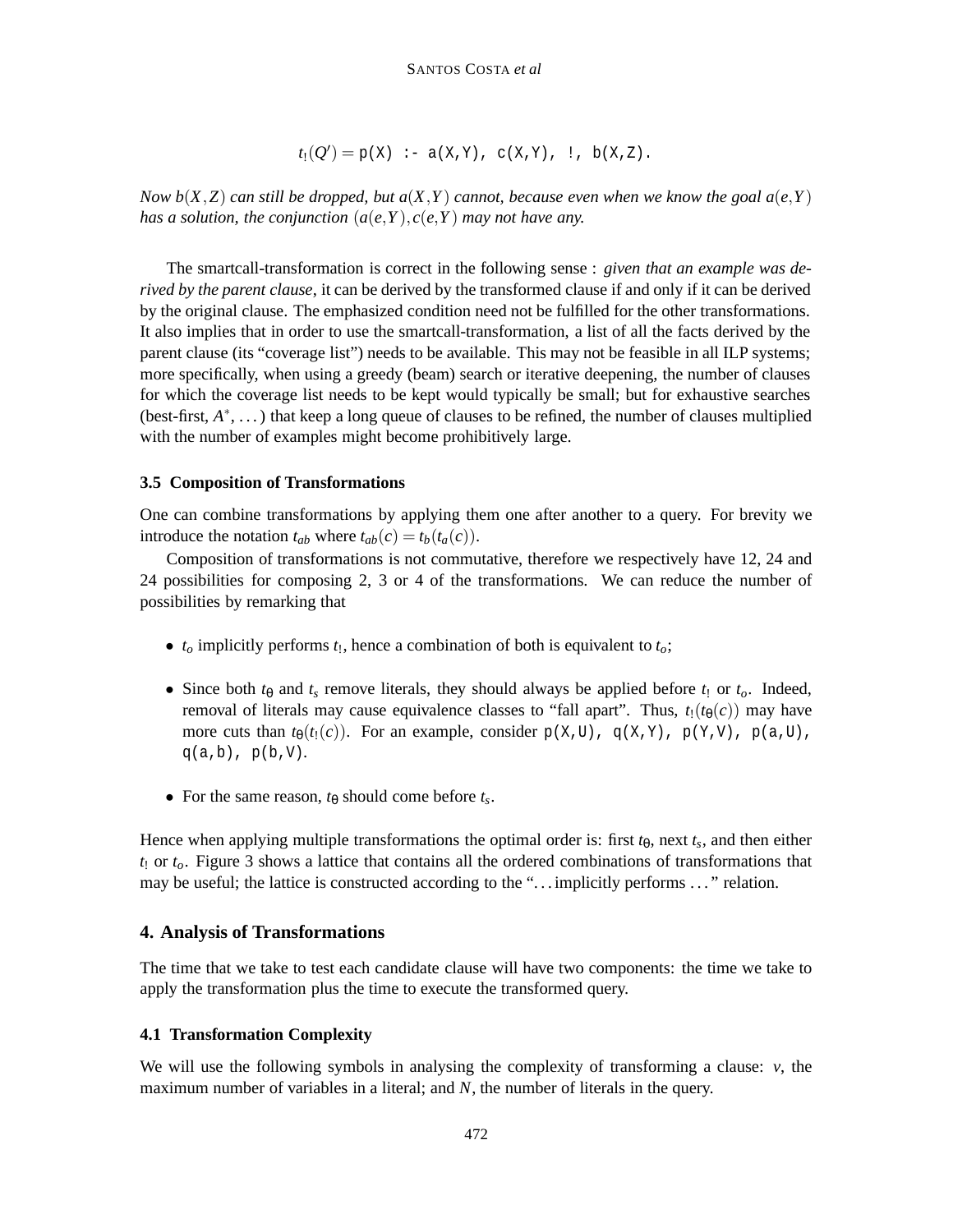

Figure 3: Lattice generated by the "... implicitly performs ..." relation among transformations. Transformations in the shaded area can only be applied under certain conditions.

#### 4.1.1 COMPLEXITY OF *t*<sup>θ</sup>

Our implementation of  $t_{\theta}$  is a more efficient but safe approximation of the computation of a reduced clause under θ-subsumption (Nienhuys-Cheng and De Wolf, 1997). The transformation tries to remove each literal  $l_i$  in turn by doing a subsumption test to see whether the query without the given literal is equivalent to the original query *q*. This subsumption test is a polynomial time approximation of θ-subsumption. The algorithm computes the most general unifier θ of  $l_i$  and a literal of the remaining part *qr* . For each unification it skolemizes the original query *q*θ and *qr* . If *q*θ is a subset of  $q^r$  then  $l_i$  is redundant and can be removed. The subset test in our implementation is  $O(N^2)$  (but it could be done in  $O(N \log N)$ ). The overall complexity of  $t_{\theta}$  is then  $O(N^4)$  (optimally  $O(N^3 \log N)$ ) because the subset test is repeated for each possible θ and for each *li*.

#### 4.1.2 COMPLEXITY OF *t*!

The dominant component of  $t_1$  stems from calculating groups of dependent literals. The algorithm starts with an empty set of groups. In the *i*-th iteration it creates a new group containing the *i*-th literal in the clause,  $\{l_i\}$ , and merges this group with all existing groups that share variables with  $l_i$ . Testing if a group *j* shares variables with  $l_i$  is  $O(n_i v)$  with  $n_i$  the number of literals in the group. This linear intersection test is possible because the algorithm keeps a sorted list of variables for each group. Performing the intersection test on all groups is  $O(iv)$  because  $\sum_{i} n_i = i - 1$ . Now assume  $g_i$  groups have been identified that share with  $\{l_i\}$ ; these have to be merged. Merging one group is  $O(iv)$ , so merging  $g_i$  groups is  $O(g_i \cdot iv)$ . The total complexity of  $t_1$  is  $T(N) = O\left(\sum_{i=1}^N iv + g_i \cdot iv\right) =$  $O(N^2v + Nv \cdot \sum_{i=1}^{N} g_i) = O(N^2v)$ . The last step is possible because  $\sum_{i=1}^{N} g_i < N$ .

### 4.1.3 COMPLEXITY OF *to*

The implementation of *to* first finds independent groups of literals using the same algorithm as the cut-transformation. If all literals are in the same group then the algorithm grounds the variables of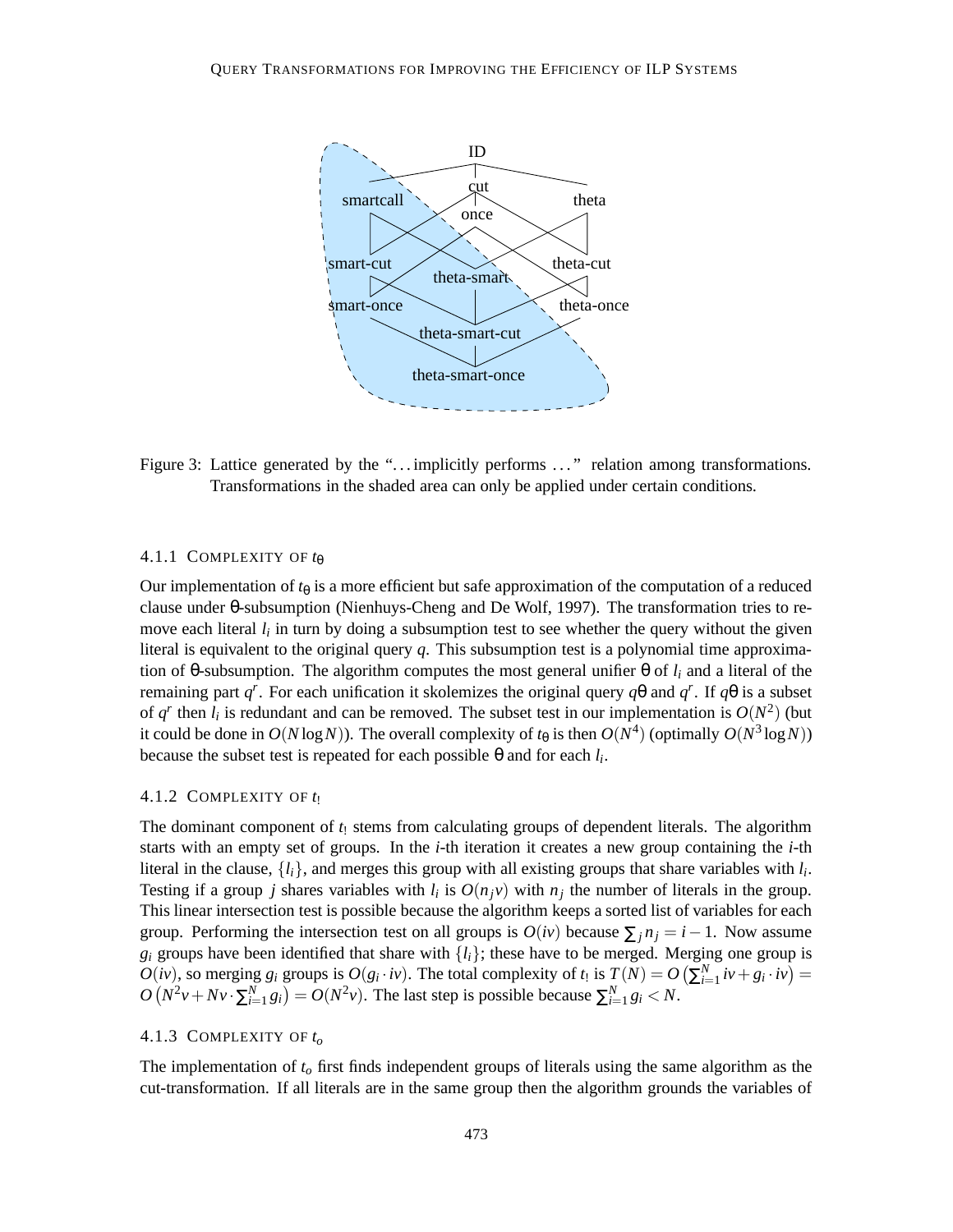the first literal and calls itself recursively for the other literals. If the literals are partitioned into several groups then the algorithm does a recursive call for each group. In the first case the time complexity  $T(N) = O(N^2v) + T(N-1)$  with *v* the maximum number of variables in a literal and N the number of literals in the query. If each recursive call is of this type, then the total complexity is  $O(N^3v)$ . In the second case  $T(N) = O(N^2v) + \sum_{i=1}^{g_N} T(n_i)$  with  $g_N > 1$  the number of subgroups and  $n_i$  the number of literals in subgroup *i*. It can be shown that the worst case is  $g_N = 2$ ,  $n_1 = 1$  and  $n_2 = N - 1$ <sup>4</sup> The overall complexity is  $O(N^3v)$  for both cases.

### 4.1.4 COMPLEXITY OF *ts*

The  $t_s$  transformation splits the query  $q = q^{prev} \wedge q^{new}$  in a part  $q^{prev}$  that is known to succeed and the new part  $q^{new}$ . It first partitions  $q^{prev}$  into independent groups using the same algorithm as the cut transformation and then removes all groups that do not share variables with  $q^{new}$ . The partitioning into dependent groups is dominant, hence giving Smartcall the same complexity as the cut transformation.

All transformations are thus polynomial in the length of the clause. Note that while the transformation overhead can grow large for long clauses, evaluation time for the untransformed clause can be exponential in *N*, so that the net gain obtained by transforming the clause can be expected to increase with *N*.

### **4.2 Execution Complexity**

We now examine the complexity arising from executing a transformed query with a view to estimating the gain in efficiency obtained from performing a transformation. We further consider estimates of average gains only, as some of the transformations cannot always guarantee efficiency gain. We will use the following notation:

- *q* represents a query with literals  $l_1, l_2, \dots, l_N$
- *N* is the number of literals in the query (as before)
- *e* is the number of examples
- *b* is the average branching factor of the SLD tree of the query and can be seen as a measure of non-determinacy of the data
- *d* is the depth of the SLD tree
- $q_i$  and *m* are defined by  $t_1(q) = q_1, 1, q_2, 1, \ldots, q_m$ , !; we call the  $q_i$  independent subgoals
- $\bullet$  *d<sub>i</sub>* is the depth of the SLD tree generated by  $q_i$
- $N_i$  is the number of literals in  $q_i$

<sup>4.</sup> To see this, note that  $T(N - i) + T(i) < T(N - 1) + T(1) < T(N)$  when *T* is a superlinear function and  $1 < i < N$ . In our case *T* has to be superlinear because it contains an  $N^2$  term. The demonstrandum follows by recursively applying these inequalities on the terms in  $\sum_i T(n_i)$ .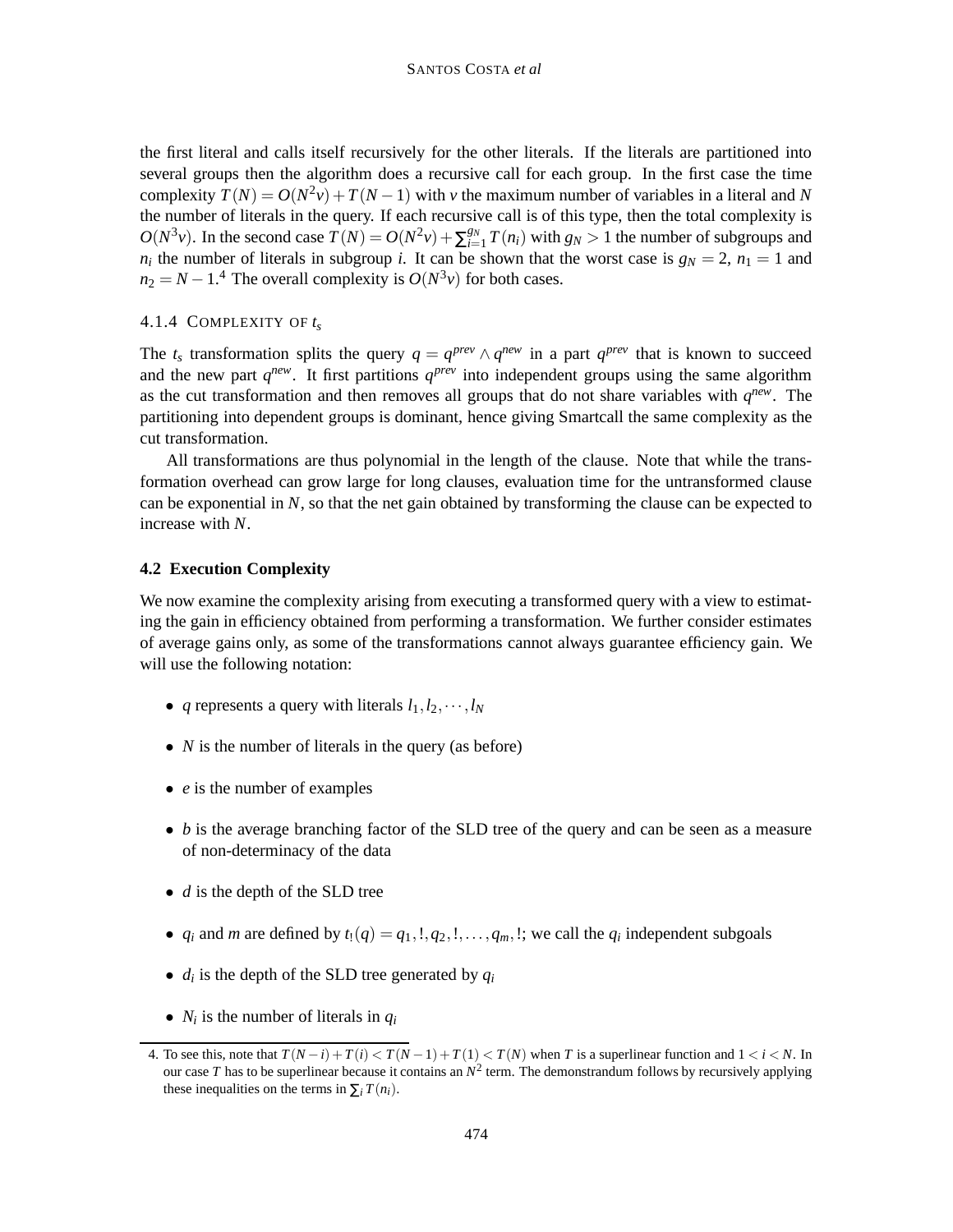#### 4.2.1 COMPLEXITY OF *t*<sup>θ</sup>

The effect of  $t_{\theta}$  is just to reduce the length of a query. Since the cost of evaluating a query is exponential in its length, it may yield significant results, even when only a single literal is removed. If the removed literal is non-determinate and may succeed *k* times, then the SLD-tree for the query will be reduced by a factor *k*. If it is determinate, we still save a number of meta-calls during the execution of the query. Profiling results reported by Santos Costa et al. (2000) suggest that this will be relevant in practice, although the effect will be most noticeable if the removed literal was at the end of the clause.

### 4.2.2 COMPLEXITY OF *t*!

We approach the efficiency gain yielded by  $t_1$  from two points of view: first, looking at SLDtrees and non-determinacy; second, at a higher abstraction level, looking at the execution times the subgoals consume.

Let us assume for now that a literal  $l_i$  succeeds  $k_i > 0$  times. Then without the transformation the number of nodes in the SLD tree is  $\prod_i k_i$ . After the transformation it becomes  $\sum_i \prod_{i \in q_i} k_i$ . If we simplify this by assuming a constant branching factor *b*, execution of the original query takes time  $O(b^N)$  while execution of the transformed query takes time  $O(b^{\max N_i})$ . Thus, the execution time of the query is reduced from "exponential in its length" to "exponential in the length of the longest conjunction between two cuts".

We can obtain some more insights from a second stance, describing efficiency in terms of times rather than SLD tree sizes. We introduce

- $\bullet$   $t_i$ : the time needed for exhausting the search space of  $q_i$
- $s_i$ : the number of times  $q_i$  succeeds
- $\bar{t}_i = t_i/(s_i + 1)$ : the average time until success or failure for subgoal  $q_i$
- $k = \min\{i|s_i = 0\}$  (i.e.  $q_k$  is the first subgoal that has no solutions)

Without cuts the time needed to confirm failure of the clause on a single example is

$$
t_1 + (s_1(t_2 + s_2(...))) = t_1 + s_1t_2 + ... + s_1...s_{k-1}t_k
$$

and after applying the cut-transformation this becomes

$$
\bar{t}_1 + \bar{t}_2 + \ldots + \bar{t}_{k-1} + t_k
$$

If the last term in both formulae is dominant (which happens if  $t_k$  is large), a speedup of at most  $s_1 s_2 \cdots s_{k-1}$  can be obtained. If an earlier  $t_j$  dominates, this results in a speedup of roughly  $s_1 s_2 \cdots s_{j-1}$ .

### 4.2.3 COMPLEXITY OF *to*

The once-transformation,  $t_0$ , is the recursive application of  $t_1$ , and thus has a similar effect on efficiency; only now the original equivalence classes may be subdivided further. The execution time of the transformed query is most easily described by introducing the concept of a once-tree. A once-tree is constructed from a once-transformed query as follows: the root of the tree contains the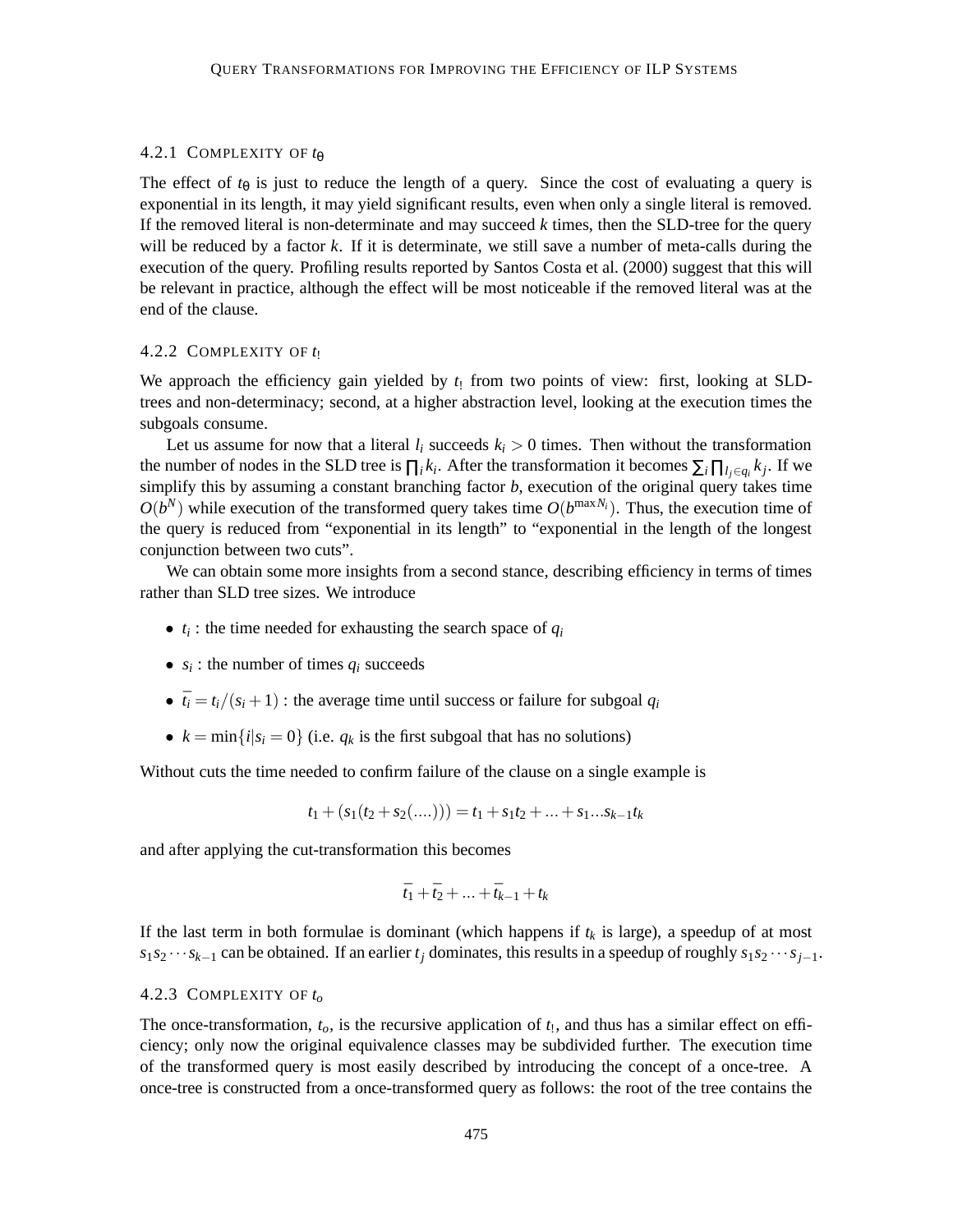### SANTOS COSTA *et al*

| Transformation | <b>Evaluation Complexity</b>                         |
|----------------|------------------------------------------------------|
| ID             | $O(e^{d})$                                           |
| tθ             | $O(e^{d'})$ with $d' \leq d$                         |
| t١             | $O(e^{(\max d_i}))$                                  |
| $t_o$          | $O(eb^{\max d'_i})$ with $\forall i : d'_i \leq d_i$ |
| t ç            | $O(e'b^{d_m})$ with $e' \leq e$                      |

Table 1: Summary of efficiency of evaluation of transformed queries.

part of the query that is not inside once-constructs, and for each once construct it has a child which is the once-tree of the subgoal inside the once. The execution time of the transformed query is then exponential in the length of the longest path from the root of the tree to a leaf, where length is interpreted as the total number of literals on the path.

## 4.2.4 COMPLEXITY OF *ts*

The smartcall transformation consists of dropping all subgoals that are independent of the last added literals. This makes the execution time exponentional in the length of the remaining subgoals. Table 1 presents an overview of the results in terms of non-determinacy (represented by the average branching factor *b*).

The effect of combining transformations is a possible further reduction of the *d* parameters. When  $t_1$  or  $t_0$  are applied after  $t_{\theta}$ , the resulting  $d_i$  and  $d'_i$  parameters may be less (but not greater) than if  $t_\theta$  had not been called in advance. Applying  $t_o$  after  $t_s$  reduces the  $b^{d_m}$  factor to  $b^{\max d'_i}$  with  $d_i$ <sup>*t*</sup> the maximal number of literals on a path from root to leaf in the once-tree of  $t_s(q)$ .

## **4.3 Summary**

The results on computational complexity can be summarized as follows:

- As the transformation time itself does not depend on the size of the data set, for large data sets it will become negligible compared to the execution time gained by performing the transformation.
- Concerning the evaluation of clauses, the efficiency gain the transformations yield depends on the size of the SLD tree of the original and transformed clause. This size is affected by:
	- **–** the number of examples, which determines the number of head variable substitutions for the clauses
	- **–** the non-determinacy of the literals in the clause, which measures the branching factor in the SLD tree
	- **–** the depth of the SLD tree, which can be considered proportional to the length of the clause for the untransformed query; for the transformed query it is proportional to the length of the longest path in its once-tree.

This yields four parameters that influence efficiency gain: number of examples, non-determinacy, length of clauses, and complexity of the most complex subgoals (as measured by the once-tree). A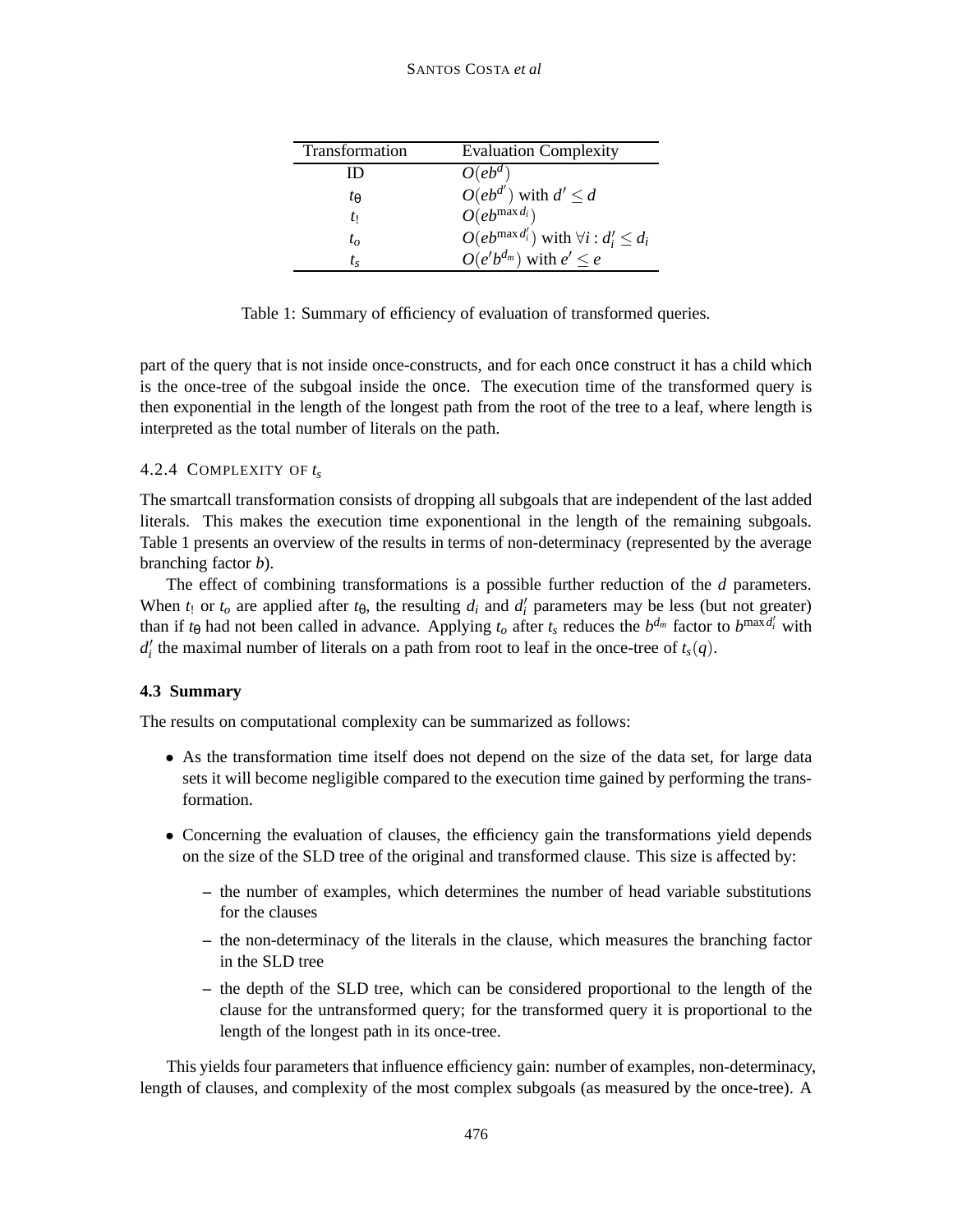| Size            | $100 - 500$ | $501 - 2000$ | $2001 - 10000$ |
|-----------------|-------------|--------------|----------------|
| Non-determinacy | [1,2]       | [2,3]        | [3, 6]         |
| Length          | 1-4         | 5 $-8$       | $9 - 12$       |

Table 2: Discretization of controlled parameters into three categories.

maximal gain can be expected when the first three parameters have large values and the last one is small.

### **5. Empirical Evaluation**

The analysis above gives us some insights into the behaviour of the transformations. In practice, we would like to know the context in which each transformation can be expected to work best. Although theory does not answer this question, it does provide us with the basis on which we can design experiments to provide guidance.

Our empirical evaluation is of two types: **(1)** controlled experiments using artificial data (Section 5.1) and **(2)** uncontrolled experiments using real-world data (Section 5.2). All experiments were run on a Linux PC (Pentium III, 850 MHz, 256 MB). We used Aleph 3 running on Yap 4.2.0; coverage lists were enabled throughout.

#### **5.1 Controlled Experiments**

The purpose of our controlled experiments is to investigate the influence of parameters on the efficiency of the different transformations. We estimate, as a consequence, the set of transformations best suited for each setting of the parameters.

### 5.1.1 MATERIALS AND METHOD

We control the following three parameters: number of examples, length of clauses and non-determinacy. The fourth parameter, complexity of the hardest independent subgoal, is more difficult to control, but can be measured.

We discretize the values of the controlled parameters into three categories: low, medium, high. The thresholds are shown in Table 2. The three categories for three different parameters give rise to 27 combinations. For each combination we generate a corresponding artificial data set and random clauses, then we run the transformations on the clauses and measure the relative performance of each transformation, to determine which one works best for that combination.

### 5.1.2 THE DATASETS

The artificial datasets are all directed graphs. Each graph contains a number of nodes *e* and each node has  $b_0$  outgoing edges to a randomly chosen node of the graph. Each individual node serves as an example in the data set. By controlling  $b_0$  and *e* we control size and nondeterminacy, respectively. A more precise description of how the data sets were generated is given in Appendix B.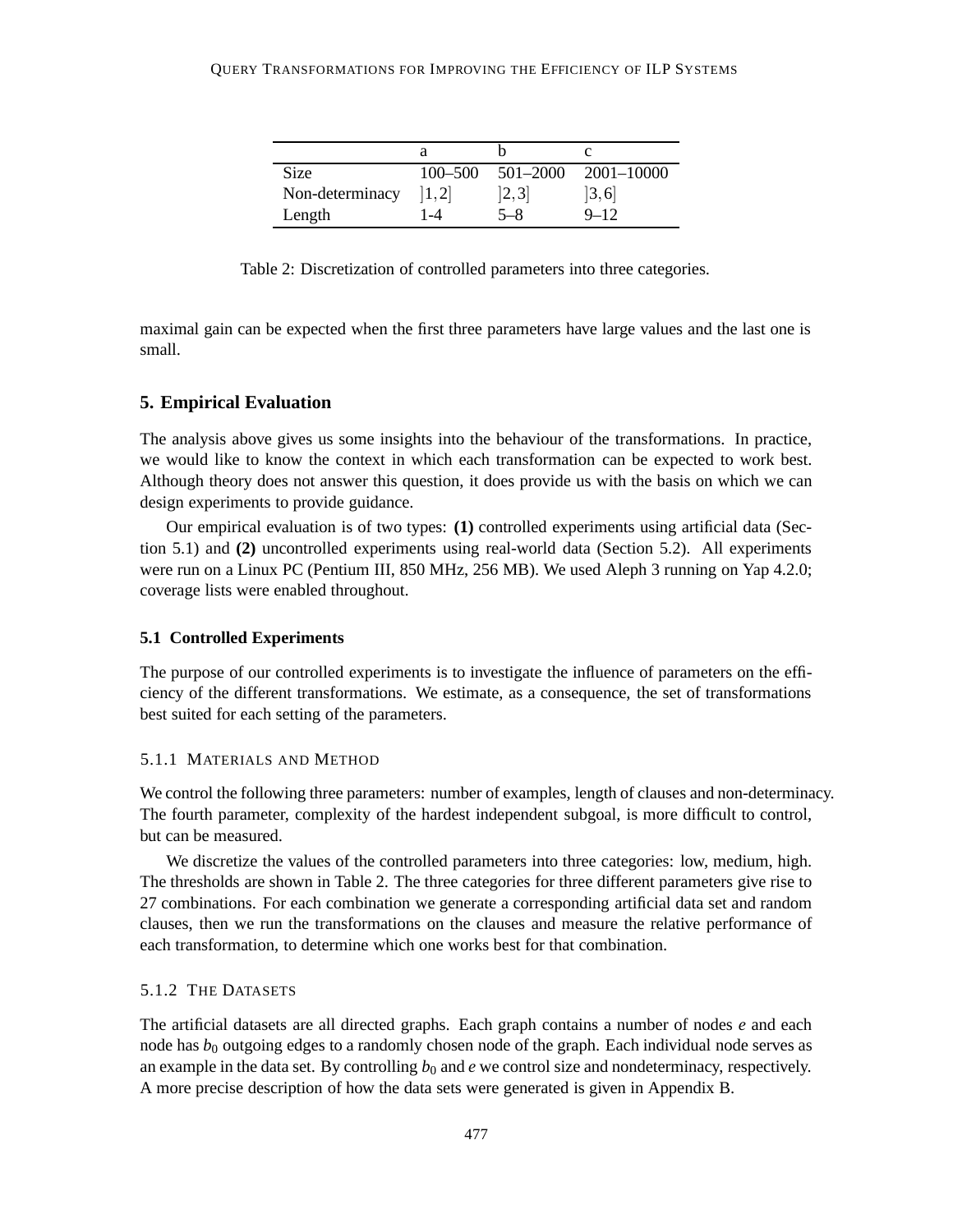

Figure 4: Relative efficiency of the transformations.

#### 5.1.3 QUERY GENERATION

The clauses generated in this experiment can have two kinds of literals in the body: *edge/2* and *label/2* literals. The first argument of an edge literal is an input argument; the second argument is then non-determinate as it can take  $b_0$  different values. *label/2* literals are always added with a constant as second argument and serve as tests (i.e., they may succeed or fail).

The random queries are generated in a levelwise top-down manner, as follows:

 $C_0 := \{ p(X) \leftarrow \}$  $l := 1$ while *l* < *maxclauselength*  $C_l := n$  random refinements of random clauses from  $C$ increment *l*

Clauses are then selected at random from the *Cl*.

## 5.1.4 RESULTS

Some results on transformation times are shown in Figure 4. The results not only confirm that the different transformations have complexity  $N^2$ ,  $N^3$  and  $N^4$  (these are clearly distinguishable on the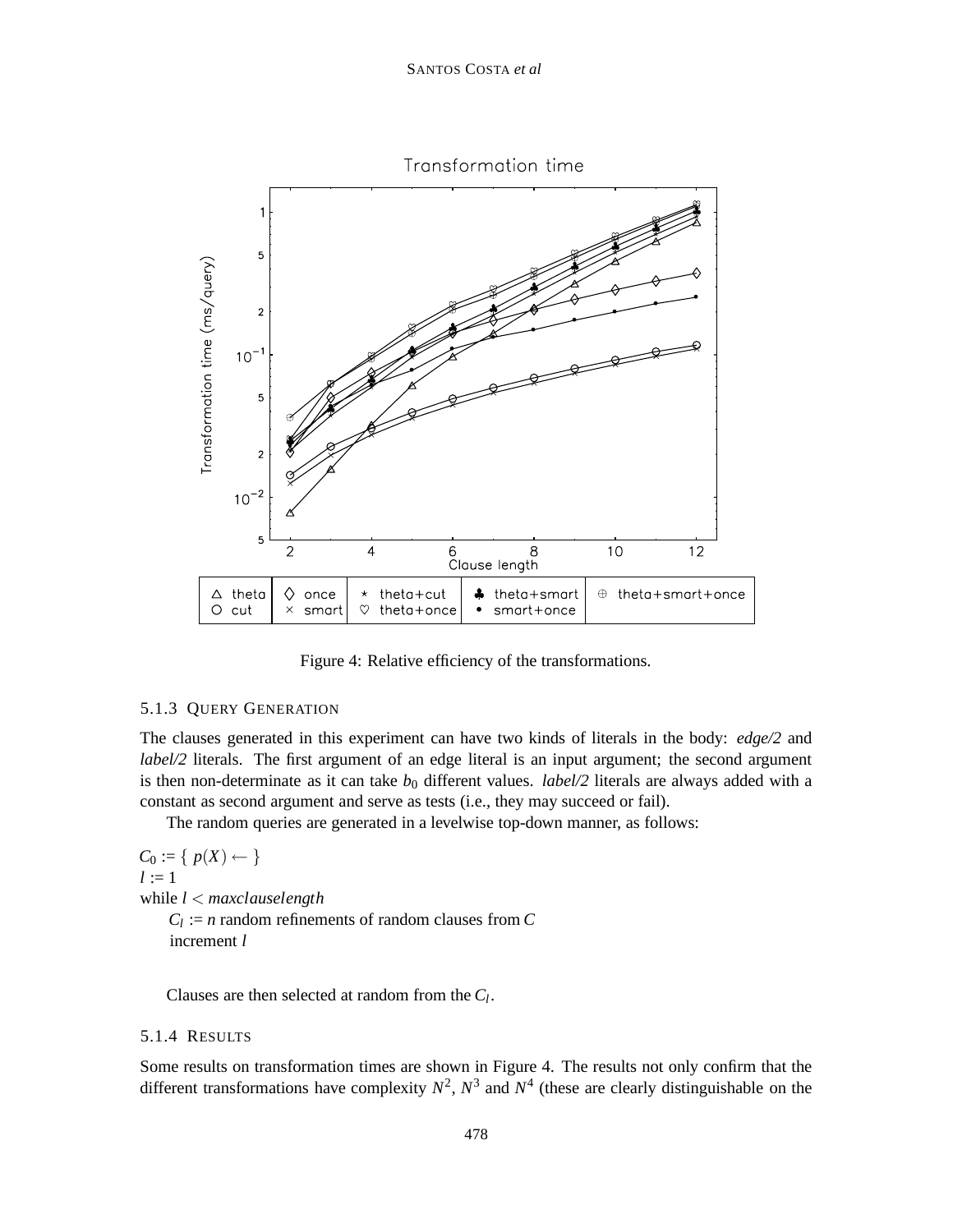figure), they also give an indication of the actual time they consume. If  $T(t, l)$  is the time needed to execute transformation *t* on a clause of length *l*, and *e* is the number of examples, then  $T(t, l)/e$  is the time we should at least gain when evaluating a query on a single example for the transformation to be useful.

Figure 5 summarizes results on evaluation times. For each individual clause nondeterminacy was estimated as the average branching factor  $b = b_0^{e/l}$  with  $b_0$  the branching factor in the graph; *e* the number of *edge* literals in the clause, *l* the length of the clause (since only *edge* literals have a nondeterminacy of *b*, *label* literals are determinate).

The continuous lines show the actual running times of the slowest and the fastest approach. The graph clearly shows that the longest running times are needed when nondeterminacy as well as clause length are high. The average time for querying one example does not depend much on the size of the data set (which means the total running time is linear in the number of examples). It is also clear that the transformations yield the highest efficiency gain where it counts most, and thus greatly reduce the variance of the timings: execution times for transformed clauses vary over a factor of about 20 instead of a factor of 1000.

Below the absolute measurements, relative speedups are shown; the 1.0 line corresponds to "no transformation". In almost all cases, all transformations yield a speedup, sometimes a large one. The most complex composed transformation ( $t_{\theta so}$ ) consistently yields the greatest speedup.

As all three parameters vary along the same axis in this graph, the effect of each single parameter is a bit obscured. For instance, it is not apparent whether moving from a simple to a more complex setting always increases the speedup. The settings are partially ordered according to complexity. Figure 6 visualizes this partial ordering in a lattice. To keep the lattice simple the effect of data set size is not included; from Figure 5 it is quite clear that data set size does not significantly influence the speedup ratios. The numbers in the nodes of the lattice show the average speedup (averaged over data sets of varying size) for the *t*θ*so* transformation. It clearly indicates that the speedup indeed increases monotonically with complexity.

#### **5.2 Uncontrolled Experiments**

The purpose of the uncontrolled experiments is to examine the performance of the best transformations on particular data sets.

#### 5.2.1 MATERIALS AND METHOD

Data here are from real-world problems or benchmarks. With these problems, the procedure in Figure 7 was adopted. In practice, adopting this procedure is trivial in the sense that for all categories, our experiments on artificial data indicate *t*θ*so* as the best transformation.

#### 5.2.2 NOTE ON DATASETS

We used three datasets for these experiments, which have the following properties:

- Bongard (De Raedt and Van Laer, 1995): 1352 examples; nondeterminacy estimate: low
- Carcinogenesis (Srinivasan et al., 1999): 330 examples; nondeterminacy estimate: high
- Mutagenesis (Srinivasan et al., 1996): 188 examples; nondeterminacy estimate: high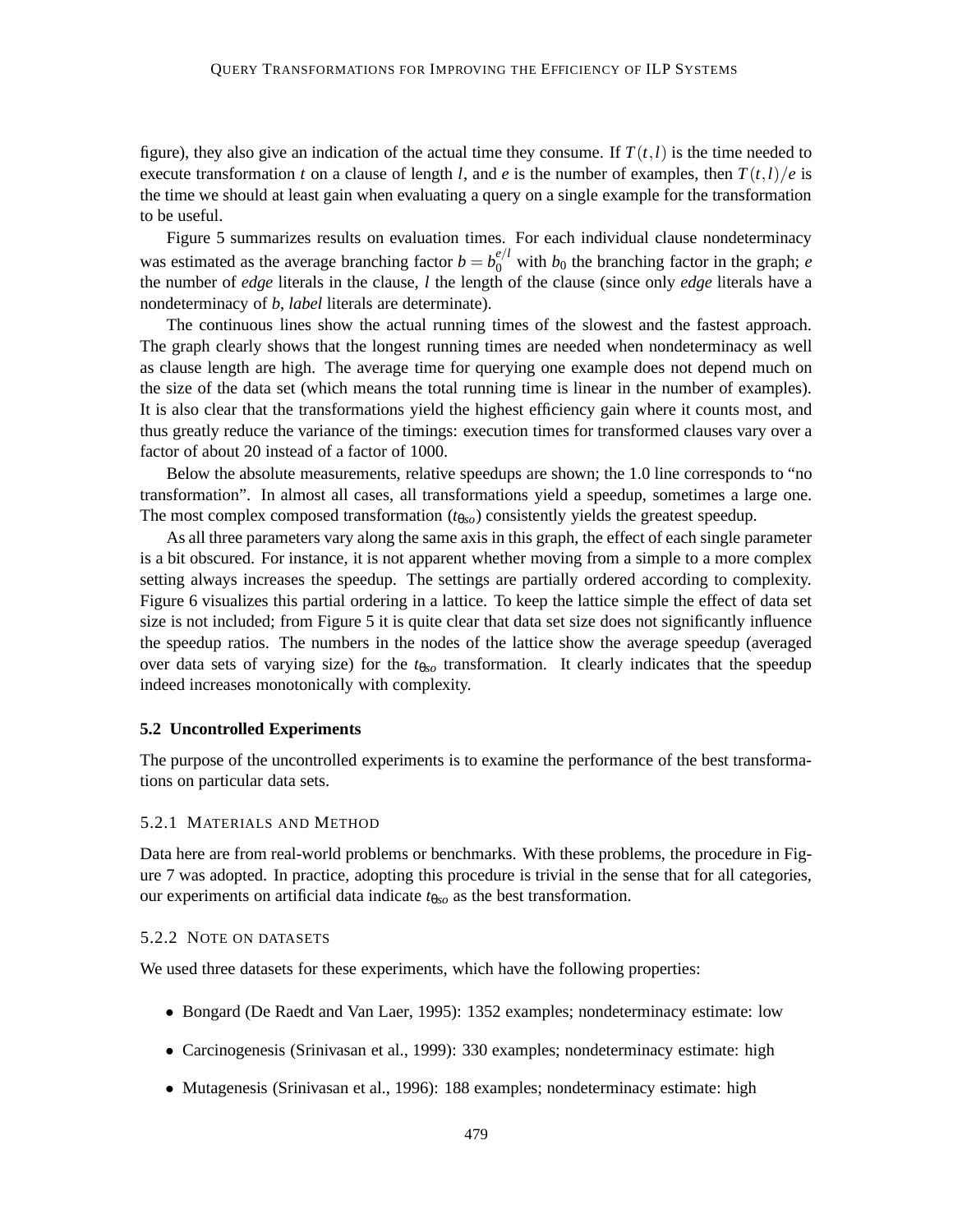

Figure 5: Efficiency improvements obtained with the different transformations. The top graph compares absolute timings for the untransformed clause with those obtained by applying the best transformation. The bottom graph shows for each transformation the relative speedups obtained with it in the different settings.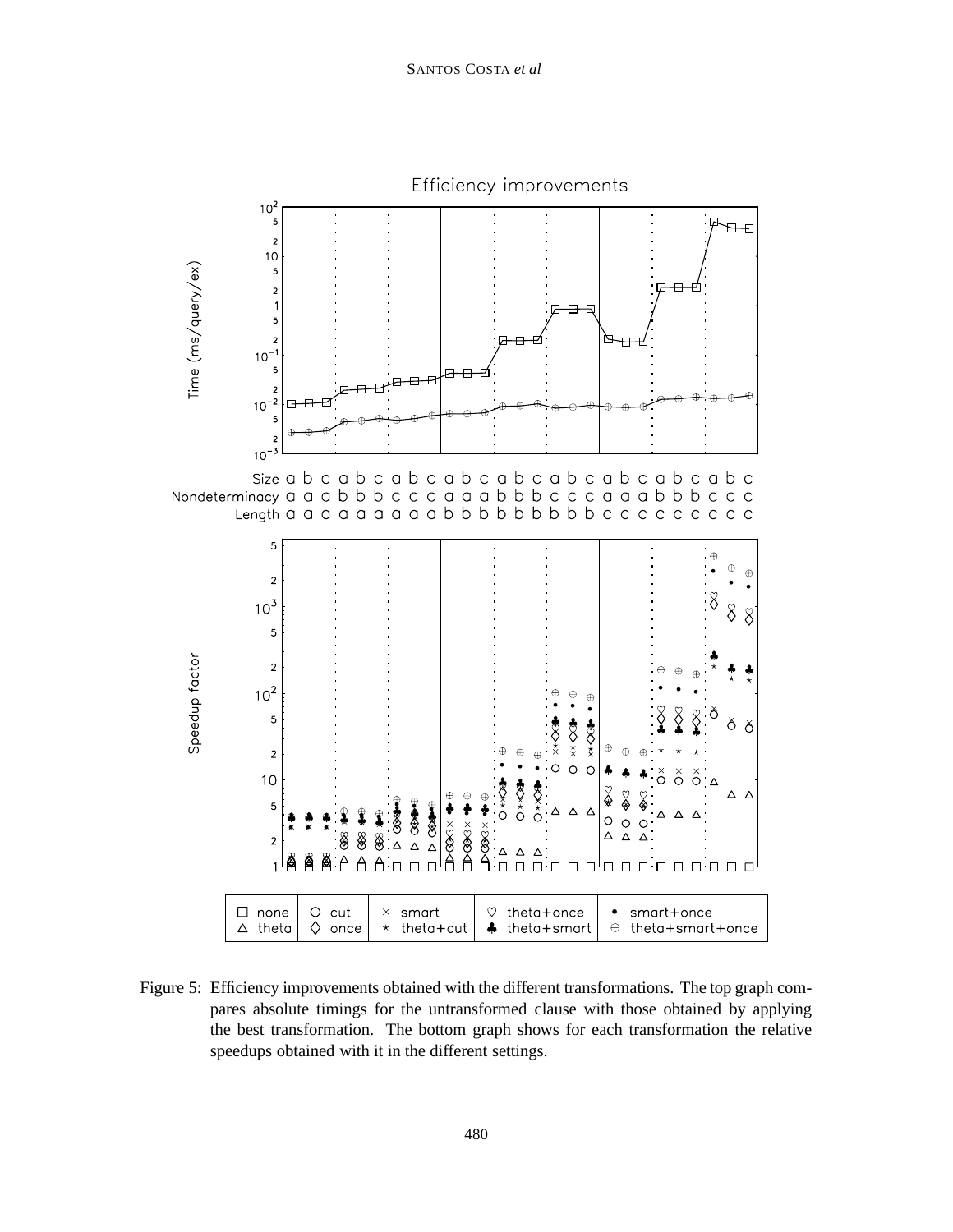

Figure 6: Different settings, partially ordered according to the "is more complex than" relation (excluding the size parameter). In the nodes, speedup factors for *t*θ*so* are shown.

- 1. Assign each problem to one of the 27 categories (obtained previously)
- 2. Choose the best transformation for the category from controlled experiments
- 3. Employ transformation and record results

Figure 7: Experimental method for uncontrolled experiments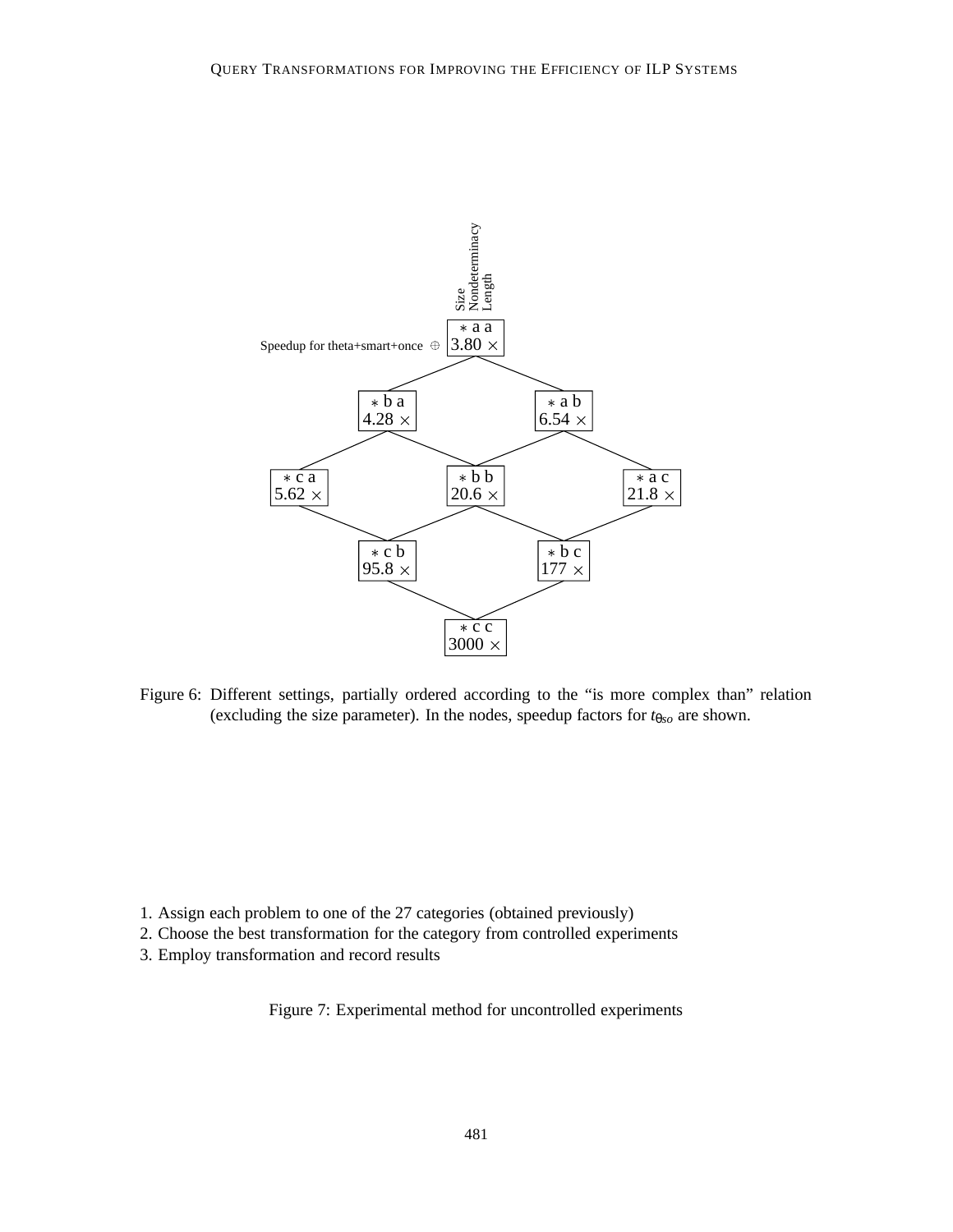Nondeterminacy estimates are based on the typical use of predicates that occur in the data; for instance, the molecules used in the Carcinogenesis dataset contain on average some 30 atoms; introducing a new *atom* literal with a free variable identifying the atom thus has a nondeterminacy factor of 30. However, there are also e.g. bond literals with lower nondeterminacy; assuming both occur equally frequently in a clause, it makes sense to estimate nondeterminacy as the geometric mean of all these nondeterminacy factors. Based on this reasoning and on previous experience with these datasets, we estimate nondeterminacy to be low for Bongard, and high for Carcinogenesis and Mutagenesis.

Average clause length is the most difficult parameter to estimate, as it does not follow from the data but depends on the complexity of the target theory. For Carcinogenesis, there is reason to believe that there are no good clauses of small length (Srinivasan et al., 1999), so an estimate of medium to high seems appropriate. For Mutagenesis, previous experience suggests that clause length can be expected to be low. For Bongard underlying theories of arbitrary complexity can be generated; here we varied the maximal clause length from low to high.

The categories are then as follows:

- Bongard: Size=medium, Nondeterminacy=low, Clause length = low-high
- Carcinogenesis: Size=low, Nondeterminacy=high, Clause length = medium-high
- Mutagenesis: Size=low, Nondeterminacy=high, Clause length = low

Our previous analysis predicts *t*θ*so* to work best on all three. It also suggests that the speedup factors for query execution that can be obtained with this transformation are: for Bongard, 5 to 20; for Carcinogenesis: 100 to 1000; and for Mutagenesis: 5. Aleph keeps coverage lists for its clauses and the smartcall transformation can be used. However since for other ILP systems it might not be possible to include smartcall in the transformation, it is instructive to examine the results obtained with  $t_{\theta o}$ .

### 5.2.3 RESULTS

Figures 8, 9 and 10 show the efficiency gains obtained on the Bongard, Carcinogenesis and Mutagenesis data sets. We separate the times consumed by the transformation, the execution of the query in the database, and other computations done by the learner. Note that on the artificial data sets we measured only the speedup of the query execution itself.

We now examine each problem in turn. On the Bongard dataset with small nondeterminacy, only little gain is achieved (Figure 8): even for relatively large clause lengths a speedup factor of about two is achieved, and for small clause lengths the overhead of performing the transformation is not compensated by faster query execution. It is also the case, however, that the overhead imposed by the query transformations is small (less than 5%).

The speedup factors are, however, not in line with our expectations. We observe a factor 1 to 2 speedup but 5 to 20 was predicted. To investigate this further, we measured the SLD-tree size for the Bongard experiments with length 6. This suggests a branching factor of 1.54 (solving for *b* in  $n = b^l$  where *n* is the number of nodes in the SLD-tree and *l* the length of the query). With controlled data, clauses of maximum length 6 and a branching factor between 1.5 and 1.6 in fact exhibit an average speedup of only 3.8. Interestingly, on the Bongard data set the size reduction of the SLD-tree by the employed transformation was 3.3, which is close to the 3.8 obtained with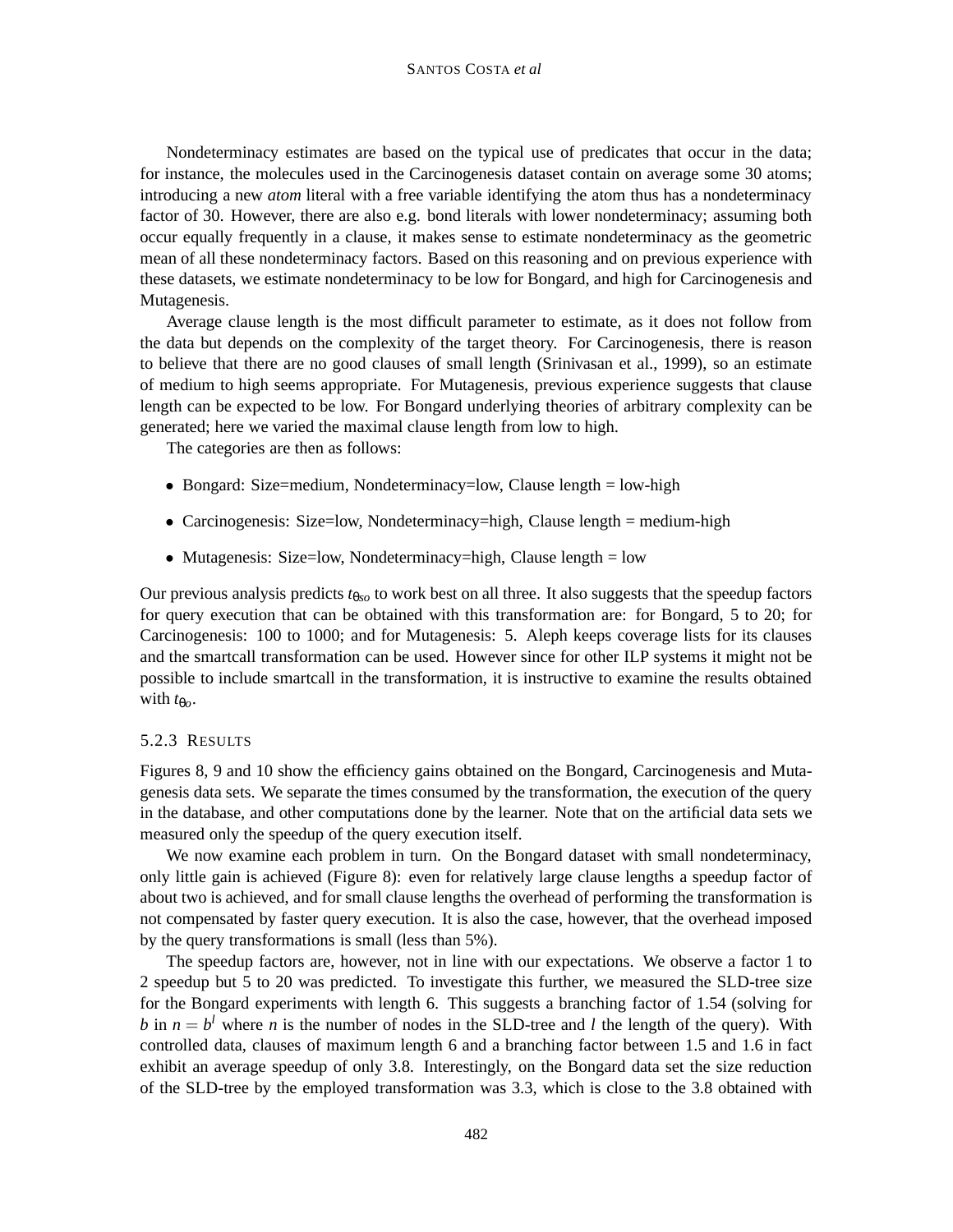

Figure 8: Efficiency improvements obtained on the Bongard data set.

controlled data. Apparently the reduction in SLD-tree size is as expected, but it is not matched by the execution speedup. We have, as yet, been unable to come up with a suitable explanation for this discrepancy.

The greatest gain is achieved in the highly nondeterminate Carcinogenesis dataset (Figure 9). When restricting the clause length to 6, Aleph's total run time was reduced by two orders of magnitude, and the query execution time itself by a factor 200. When allowing a maximal clause length of 8, experimentally determining the speedup became impractical. Illustrative examples were still instructive: a certain point in the search space that with transformed clauses took 6 minutes to reach, was only reached after over three days with untransformed clauses. The whole run with transformed clauses took 2.53 hours, and our estimate of the speedup factor is necessarily very approximate. Nevertheless, these results seem consistent with our estimate of  $10^2$  to  $10^3$ . The Mutagenesis dataset (Figure 10) can be positioned in between. The query execution speedup is here around 4, which is clearly close to what was expected (5).

## **6. Conclusions**

As ILP systems move from the realm of research to one of technology, implementation issues and concerns of efficiency become increasingly important. Here we have described a number of simple clause-transformation techniques that are directed towards reducing the theorem-proving effort that is at the heart of many ILP systems. Theoretical analysis of the transformations suggests that they can provide significant efficiency gains for problems that require complex theories that use highly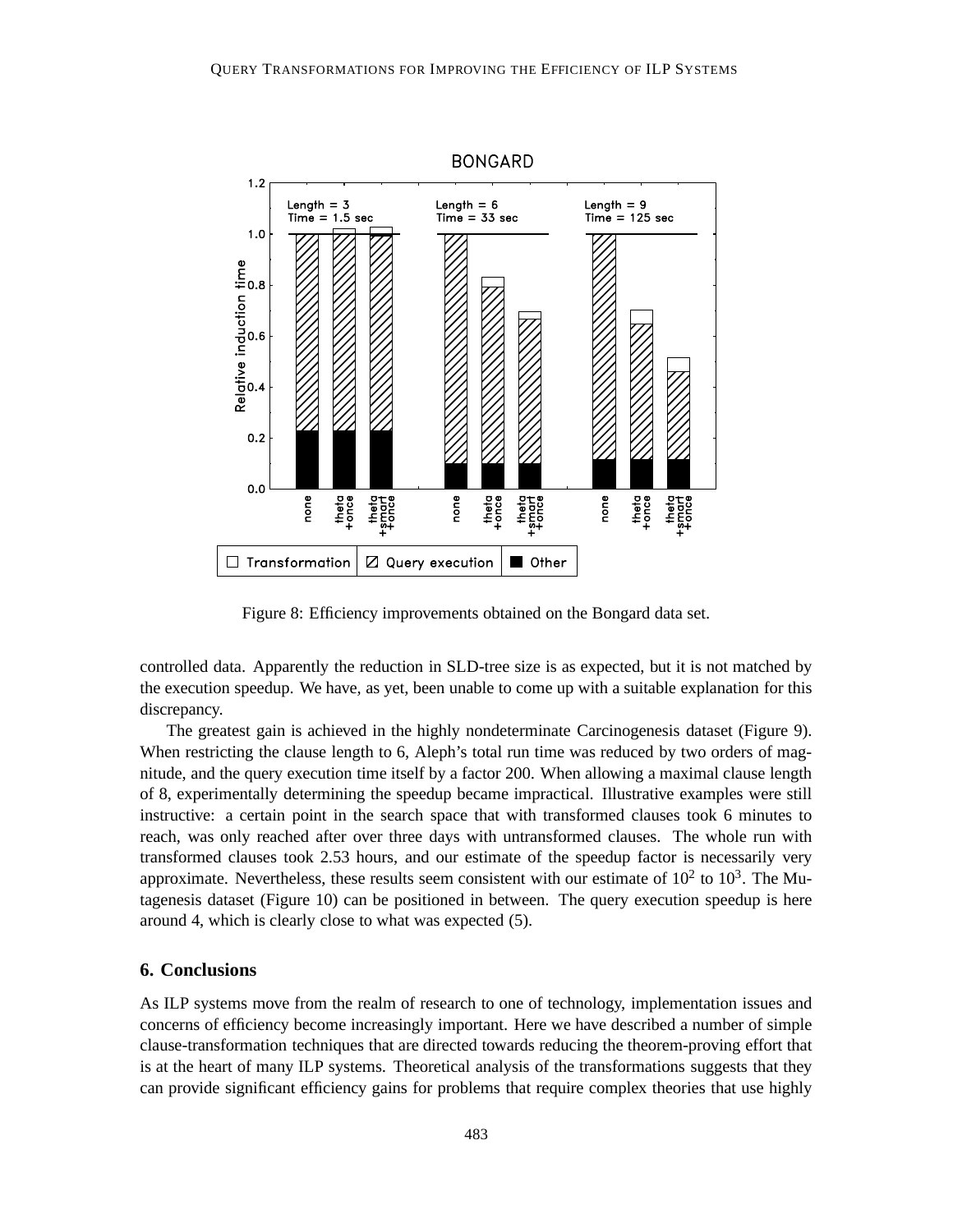

**CARCINOGENESIS** 

Figure 9: Efficiency improvements obtained on the Carcinogenesis data set.

non-determinate background predicates. We have conducted an empirical study that confirms this and moreover shows that the transformation overhead is sufficiently small so that even on moderately sized data sets with simple queries and low non-determinacy, there is no adverse effect of performing the transformations. It is therefore advisable to always use, in practice, the most sophisticated composition of transformations that is applicable. For systems that refine clauses in a top-down manner and remember the set of examples covered by the parent clause, this is the composition of the theta, smartcall and once transformations; for other systems the composition of the theta and once transformations is the best option.

The approach adopted in this paper is in the long tradition of source-to-source program transformations: changes at the source-level that can improve efficiency without altering correctness (Loveman, 1977). The suggestions here by no means exhaust the transformations of this type. Within ILP, a related approach is described by Blockeel et al. (2000a), where a set of queries is restructured so that they can be executed more efficiently, without changing the individual queries however. The two approaches are obviously complementary, and it would be interesting to see how they can be combined.

Other related work in ILP is that on efficient subsumption testing (Kietz and Lübbe, 1994; Scheffer et al., 1996). First, a correct and efficient implementation of the subsumption test could only improve our theta-transformation. Second, some of the methods described in the literature on theta-subsumption are closely related to the methods described here. This is not so surprising given the close relationship between subsumption testing and executing a query; in both cases a mapping of one structure onto an other is attempted. While our current approach is to transform clauses and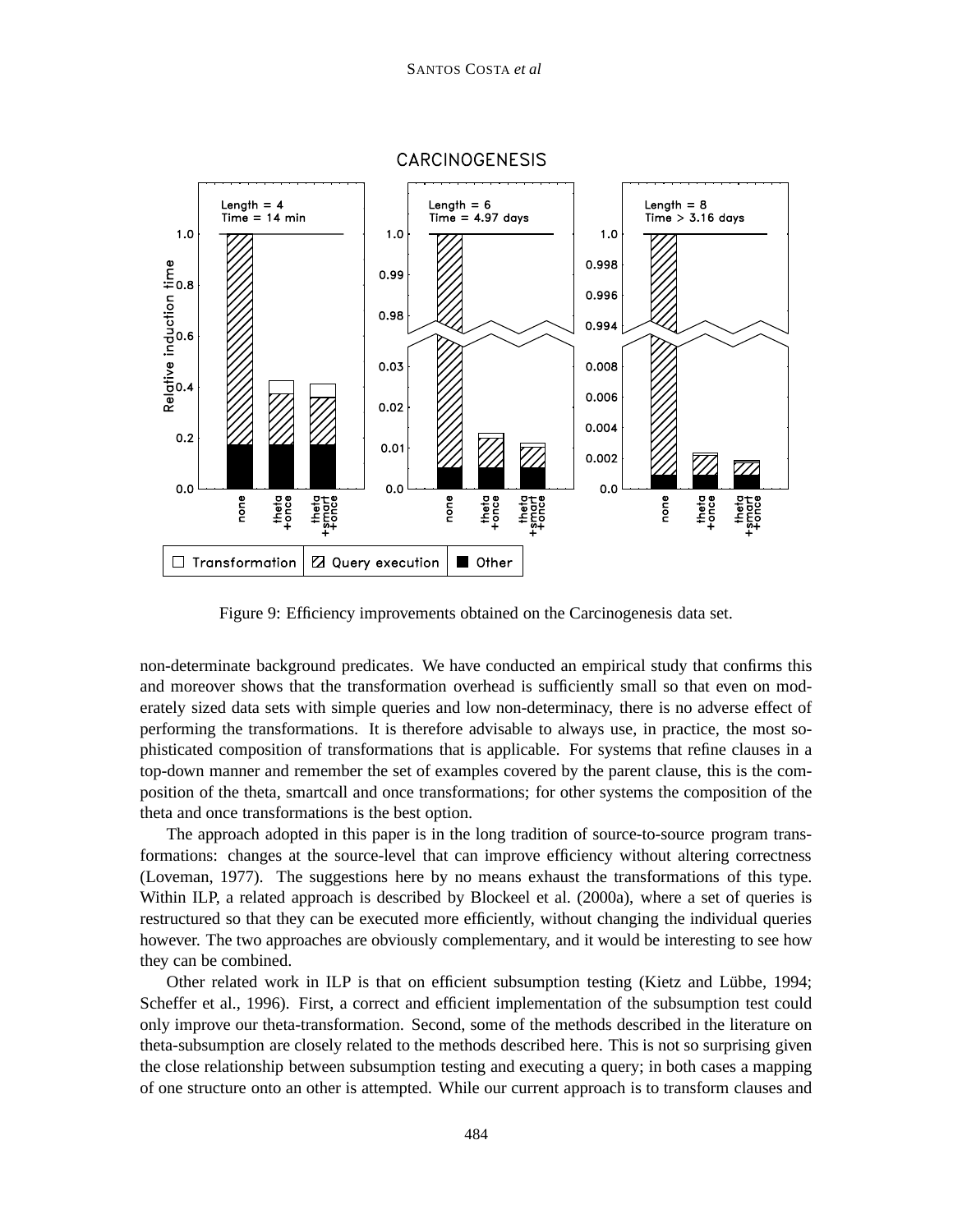

Figure 10: Efficiency improvements obtained on the Mutagenesis data set.

then employ a standard execution mechanism, some of the theta-subsumption optimisations might be useful for improving the execution strategy itself.

Finally, we remark that obtaining efficiency gains by means of transformations such as the ones described here is only one side of the story. Efficiency gains are as much to be made by tailoring compilers of logic programs to account for what ILP systems do. The best results regarding efficiency may well be obtained by combining both views, i.e., designing Prolog engines in conjunction with ILP algorithms.

#### **Acknowledgments**

This work has been partly supported by Fundação da Ciência e Tecnologia under the project Dolphin (PRAXIS/2 /2.1/TIT/1577/95), by the PROTEM5 CNPq-NSF Collaboration Project *CLoPn*, and by the FAPERJ Project PLAG. A.S is supported by a Nuffield Trust Fellowship at Green College, Oxford. H.B is a post-doctoral fellow of the Fund for Scientific Research of Flanders (FWO-Vlaanderen). J.S is a research assistant of the Fund for Scientific Research of Flanders. During part of this research, H.V and W.V.L were funded by the FWO-Vlaanderen project G.0246.99, "Query languages for database mining". We would like to thank reviewers of the paper for their detailed comments.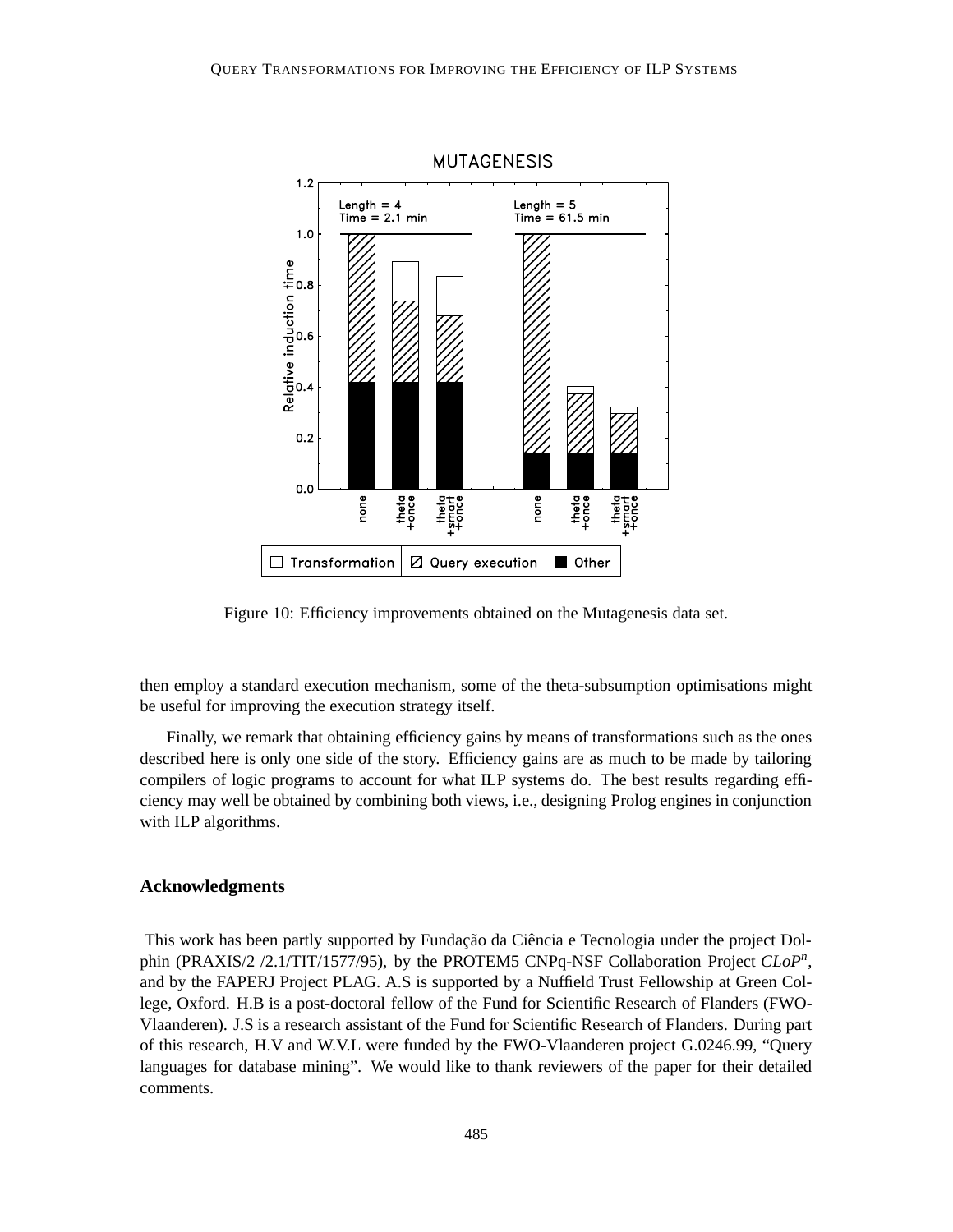### **Appendix A. Program analysis and set sharing for determining (in)dependent calls**

Program analysis aims at deriving at compile-time information about the execution of a program. Typically this information could also be given explicitly by the programmer, e.g. a declaration stating that the execution of a predicate grounds it arguments. In (constraint) logic programming researchers have been using abstract interpretation (Cousot and Cousot, 1992) as a general framework for program analysis: the concrete execution of a program is mimicked by using descriptions of the concrete substitutions, so-called *abstractions*. Much research effort has been put into the development of these abstractions, which have to be *safe* approximations of their concrete counterparts, but which also have to be *precise* enough to capture the properties of interest. Again groundness is a very well studied property. Also note that abstract interpretation computes these abstractions at all program points in a program, typically before and after each call such that the abstractions describe all possible concrete substitutions before and after a call.

For this paper we would like to point out the link with the **set sharing** abstraction (Jacobs and Langen, 1992; Bueno et al., 1994) which has been used to identify possibilities for independent AND-parallelism (Codish et al., 1997) and which can also be used in this context to refine the dependencies between the arguments of the calls. It is beyond the scope of this paper to give a detailed explanation of program analysis topics, but we will show in an informal way how program analysis can help in this context.

Taking into account all variables of the calls for the detection of dependency is a safe abstraction of the execution of the called predicate: execution of the predicate can possibly create dependencies between all the variables in the calls. This approach is compatible with the set sharing abstraction for a call for which no additional information is available and in which all variables are initially free independent variables—the latter is known as a goal-independent analysis. For the call  $p(X, Y, Z)$ the set sharing abstraction is the powerset of the set of all its variables  $\{X, Y, Z\}$ , namely  $\{\{\}, \{X\},\}$  $\{Y\}, \{Z\}, \{X,Y\}, \{X,Z\}, \{Y,Z\}, \{X,Y,Z\}\}.$  A subset in the abstraction describes the possibility that the variables in the subset have in their values variables in common. The above abstraction then describes for example the concrete substitution  $\{X \leftarrow f(A,B), Y \leftarrow f(A,C), Z \leftarrow g(B,A)\}\$ . This concrete substitution is not described by the abstraction  $\{\{X\}, \{Y\}, \{Z\}, \{X,Y\}, \{X,Z\}, \{Y,Z\}\}\$ as the sharing of A by  $\{X,Y,Z\}$  is not allowed, nor by the abstraction  $\{\{X\}, \{Y\}, \{Z\}\}$  as now no shared variables are allowed. The power set safely expresses that we have to assume all possible cases, as we do not know anything about what the call actually does to its free arguments. Reasoning with the largest set of dependent variables is safe as it describes the dependencies we are interested in.

Program analysis allows us to refine the dependency relation between the arguments of calls. A first case is the grounding of variables: as soon as a variable becomes ground it should no longer be considered for dependency determination. In the set sharing abstraction the ground variables are removed from the powerset. This is compatible with the treatment of ground variables. The point here is that program analysis derives this grounding behaviour by computing a more precise abstraction for grounding calls. If the call  $p(X, Y, Z)$  grounds all its variables, the abstraction is  $\{\}$ . If only X is grounded, the abstraction is  $\{\{Y\}, \{Z\}, \{Y,Z\}\}\$  (which still allows all possible dependencies between Y and Z). Finally, if X and Y are both grounded, the abstraction becomes  $\{\{Z\}\}.$ 

A further refinement is taking into account the (in)dependence of variables appearing in the same call which can be computed by means of the set sharing abstraction. This is what is needed in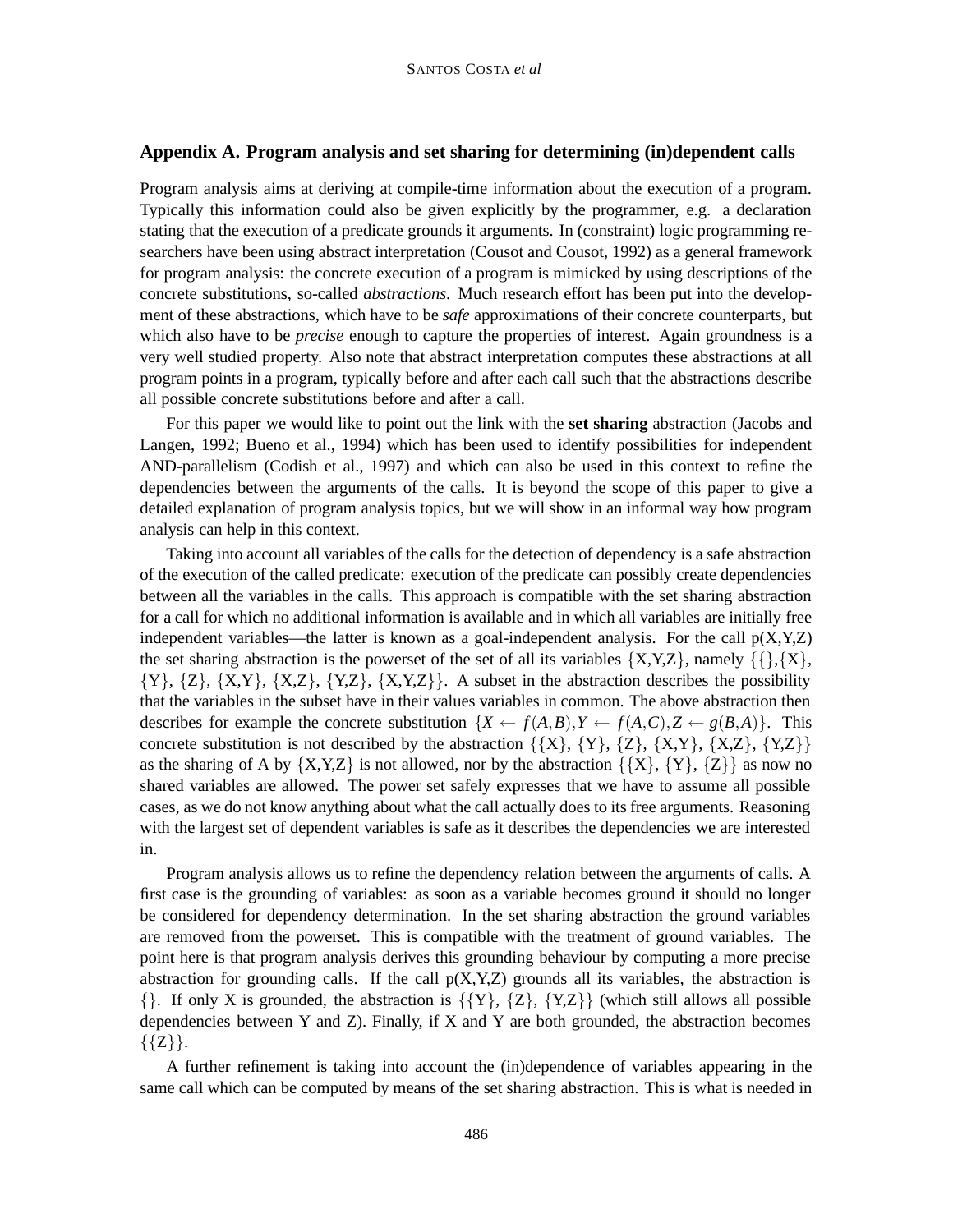the static version of the once-transformation. For a call  $p(X, Y, Z)$  that only can create a dependency between Y and Z, the abstraction is  $\{X\}, \{Y\}, \{Z\}, \{Y, Z\}$ . Again, taking all variables of the call would be an overestimation: one can make a distinction between the calls depending on  ${X}$  and the ones depending on  $\{Y, Z\}$ . Alternatively, one could for determining dependent calls view  $p(X, Y, Z)$ as two independent calls  $p1(X)$  and  $p2(Y,Z)$  (or similarly as the conjunction  $p(X, \_,\_)$ ,  $p(\_,\ Y, Z)$  such that each p/3 call can be part of another set of dependent calls).

Our program analysis based approach could be organised along the following lines. First for all predicates (describing the examples and the background knowledge) a goal-independent set sharing analysis is done which can be used to approximate the dependency property of a call (also taking into account the independence of variables). Also for builtins, set sharing can compute an abstraction. Typically, builtins such as comparison impose that the variables are ground, so the set abstraction will be empty. For  $X = Y$ , the abstraction is  $\{\{X,Y\}\}\)$ . Note this has to be done only once.

Then we consider the calls in a query from left to right together with their dependency approximation (as derived from set sharing abstractions). We will also propagate the groundness information from left to right which will remove ground variables from the dependency approximations.<sup>5</sup> During this left-to-right traversal we can determine the chains of dependent calls by computing transitive closures on the "grounded" dependency approximations.

Let us consider the following example query where  $t(T)$  is the extension.

 $p(X,Y)$ ,  $q(X,Z)$ ,  $lof(Z)$ ,  $r(Y,T)$ ,  $t(T)$ .

- 1. In the most general setting, all the calls have as dependency approximation their complete set of variables. Thus they all belong to the same (dependency) chain.
- 2. Suppose  $p(X, Y)$  grounds both X and Y, then we have the following dependency approximation after propagating the groundness:  $p(X,Y): \{\}, q(X,Z): \{Z\}, \text{of}(Z): \{Z\}, r(Y,T): \{T\}, t(T)$ :  ${T}$ . Thus after the call  $p(X,Y)$  there are two chains:  $q(X,Z)$ , lof(Z) and  $r(Y,T)$ ,  $t(T)$ . Note that backtracking over values for Z or T is not necessary as soon as a chain has succeeded once.
- 3. Suppose  $p(X, Y)$  grounds neither X nor Y but X and Y remain independent, then the set abstraction is  $\{X\}, \{Y\}\$  and we could replace  $p(X, Y)$  by the conjunction  $p(X, \)$ ,  $p(\, , Y)$ . The dependency approximation then becomes,  $p(X, \_): \{X\}, p(\_Y): \{Y\}, q(X, Z): \{X, Z\}$ , lof(Z):  $\{\{Z\}\}\$ , r(Y,T):  $\{\{Y,T\}\}\$ , t(T):  $\{T\}\$ . We can identify two chains:  $p(X, 2)$ ,  $q(X, Z)$ ,  $\text{lof}(Z)$  and  $p(-,Y),r(Y,T), t(T)$ .
- 4. Suppose  $p(X, Y)$  grounds only one variable, let us assume X. Then we have two chains:  $q(X,Z)$ ,  $\text{lof}(Z)$  and  $p(\_,Y)$ ,  $r(Y,T)$ ,  $t(T)$ .

### **Appendix B. Generation of Artificial Data Sets**

Figure 11 describes the method used for generating artificial data sets and clauses for our first set of experiments. As explained in Section 5.1.2, the data sets are directed graphs containing a number of nodes  $s$  and for each node  $b_0$  outgoing edges.

<sup>5.</sup> In abstract interpretation terms, a goal-dependent analysis could be performed based on the goal-independent analysis results.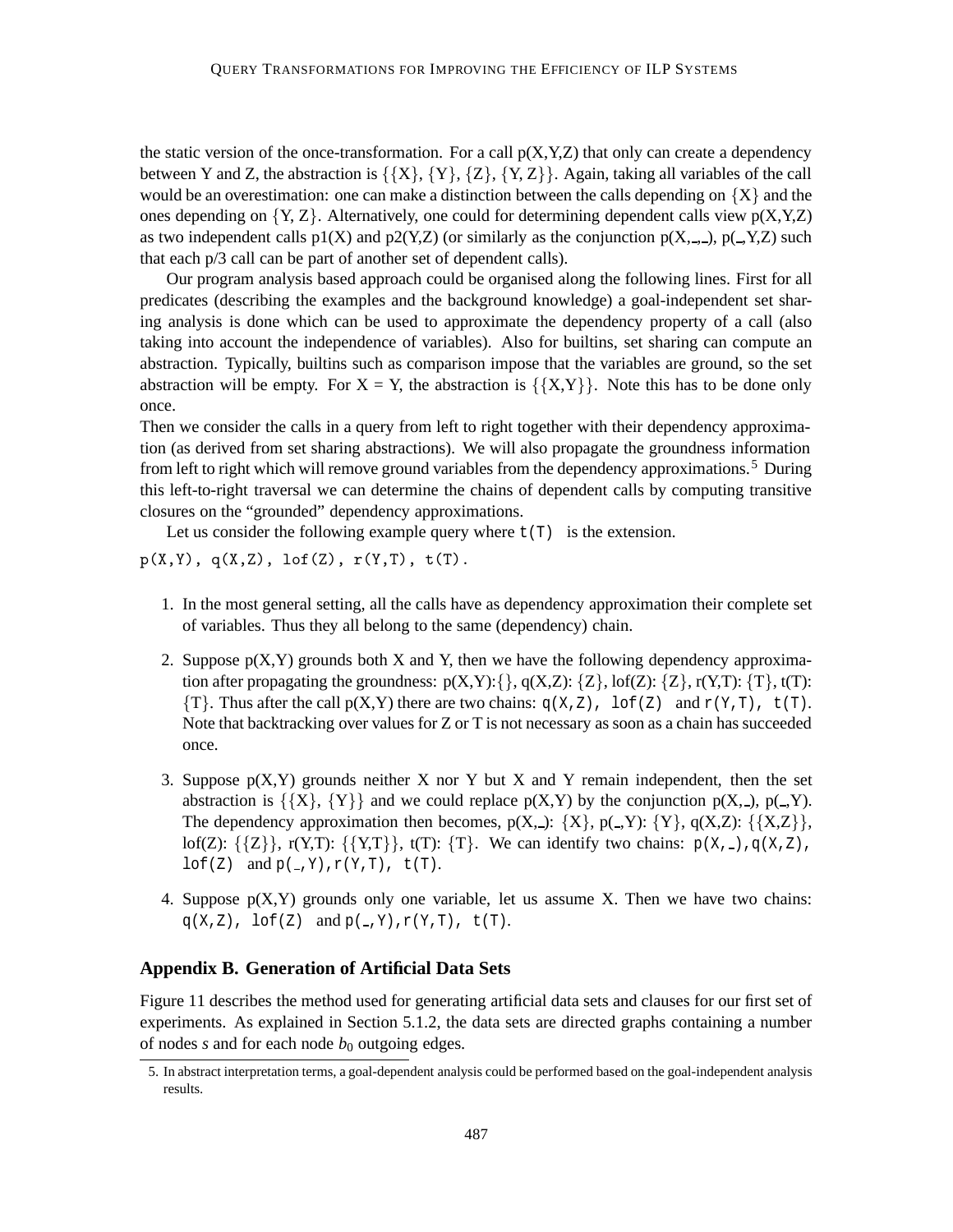```
for each length l from \{1-4, 5-8, 9-12\}Q = sample 30 clauses of length l
for each branching factor b<sub>0</sub> from \{1-3, 4-6, 7-9\}for each size s from {100−500, 501−2000, 2001−10000}
         D = generate_problem(s, b<sub>0</sub>)
         for each clause q ∈ Q
              for each transformation t \in Tq' = transform(t, q)
                  T = \text{time}(q', D)b = b_0^{e/l}, with e the number of edges in q
                  compute_average_time(s, b', l, T)
```
Figure 11: Experimental method for controlled experiments

The algorithm generates values for three parameters: the clause length *l*, the branching factor *b*<sup>0</sup> (i.e. the number of outgoing edges) and the size *s*. Each parameter can take values from three intervals: low, medium and high. The for-loops are iterated three times, each time selecting a random value from one of the intervals.

A set of clauses *Q* is generated for each length *l*. Likewise a random graph dataset *D* is generated based on the values of *s* and  $b_0$ . The two most inner loops apply every transformation to each of the clauses in *Q* and measure the execution time of the transformed clauses.

The parameter  $b = b_0^{e/l}$ , with *e* the number of *edge* literals, is an estimate for the nondeterminacy of the clause  $q$ . This correction on  $b_0$  is necessary because only *edge* literals have a nondeterminacy of  $b_0$ , *label* literals are determinate. A side effect of this transformation is that the parameter *b* has continuous values. These continues values are discretized into three intervals as shown in Table 2.

Average execution times are computed for each of the 27 combinations of *s*, *b* and *l*. To obtain reliable averages, we repeat the entire experiment 100 times. The average times and the corresponding speedups are plotted in Figure 5.

### **References**

- H. Blockeel. *Top-down induction of first order logical decision trees*. PhD thesis, Department of Computer Science, Katholieke Universiteit Leuven, 1998. URL http://www.cs.kuleuven.ac.be/˜ml/PS/blockeel98:phd.ps.gz.
- H. Blockeel, B. Demoen, L. Dehaspe, G. Janssens, J. Ramon, and H. Vandecasteele. Executing query packs in ILP. In J. Cussens and A. Frisch, editors, *Proceedings of the 10th International Conference in Inductive Logic Programming*, volume 1866 of *Lecture Notes in Artificial Intelligence*, pages 60–77, London, UK, July 2000a. Springer.
- H. Blockeel, B. Demoen, G. Janssens, H. Vandecasteele, and W. Van Laer. Two advanced transformations for improving the efficiency of an ILP system. In *10th International Conference on Inductive Logic Programming, Work-in-Progress Reports*, pages 43–59, London, UK, July 2000b.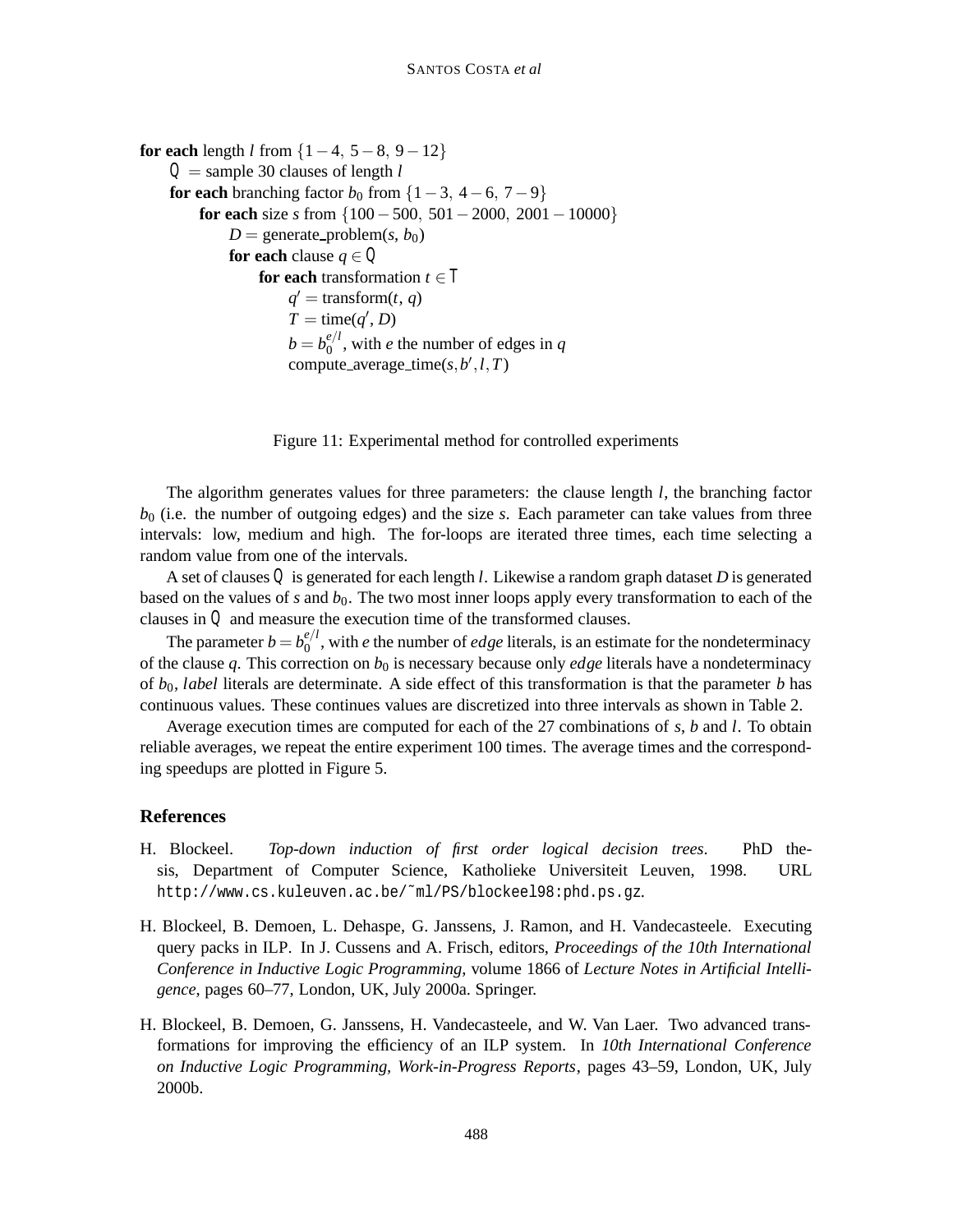- I. Bratko and M. Grobelnik. Inductive learning applied to program construction and verification. In Stephen Muggleton, editor, *Proceedings of the Third International Workshop on Inductive Logic Programming*, pages 279–292. Jožef Stefan Institute, 1993.
- F. Bueno, M. García de la Banda, and M. Hermenegildo. Effectiveness of global analysis in strict independence-based automatic program parallelization. In *International Symposium on Logic Programming*, pages 320–337. MIT Press, 1994.
- M. Codish, M. Bruynooghe, M. García de la Banda, and M. Hermenegildo. Exploiting goal independence in the analysis of logic programs. *Journal of Logic Programming*, 32(3), 1997.
- P. Cousot and R. Cousot. Abstract interpretation and application to logic programs. *Journal of Logic Programming*, 13(2-3):103–179, 1992.
- J. Cussens. Part-of-speech tagging using Progol. In Nada Lavrač and Sašo Džeroski, editors, *Proceedings of the Seventh International Workshop on Inductive Logic Programming*, Lecture Notes in Artificial Intelligence, pages 93–108. Springer-Verlag, 1997.
- L. De Raedt and W. Van Laer. Inductive constraint logic. In Klaus P. Jantke, Takeshi Shinohara, and Thomas Zeugmann, editors, *Proceedings of the Sixth International Workshop on Algorithmic Learning Theory*, volume 997 of *Lecture Notes in Artificial Intelligence*, pages 80–94. Springer-Verlag, 1995.
- L. Dehaspe and H. Toivonen. Discovery of frequent datalog patterns. *Data Mining and Knowledge Discovery*, 3(1):7–36, 1999.
- B. Dolšak and S. Muggleton. The application of Inductive Logic Programming to finite element mesh design. In S. Muggleton, editor, *Inductive Logic Programming*, pages 453–472. Academic Press, 1992.
- S. Džeroski, L. Dehaspe, B. Ruck, and W. Walley. Classification of river water quality data using machine learning. In *Proceedings of the 5th International Conference on the Development and Application of Computer Techniques to Environmental Studies*, 1994.
- W. Emde and D. Wettschereck. Relational instance-based learning. In L. Saitta, editor, *Proceedings of the Thirteenth International Conference on Machine Learning*, pages 122–130. Morgan Kaufmann, 1996.
- C. Feng. Inducing temporal fault dignostic rules from a qualitative model. In S. Muggleton, editor, *Inductive Logic Programming*. Academic Press, London, 1992.
- D. Jacobs and A. Langen. Static analysis of logic programmings for independent and-parallelism. *Journal of Logic Programming*, 13:291–314, 1992.
- J.U. Kietz and M. L¨ubbe. An efficient subsumption algorithm for inductive logic programming. In W.W. Cohen and H Hirsh, editors, *Proceedings of the 11th International Conference on Machine Learning*, pages 130–138. Morgan Kaufmann, 1994.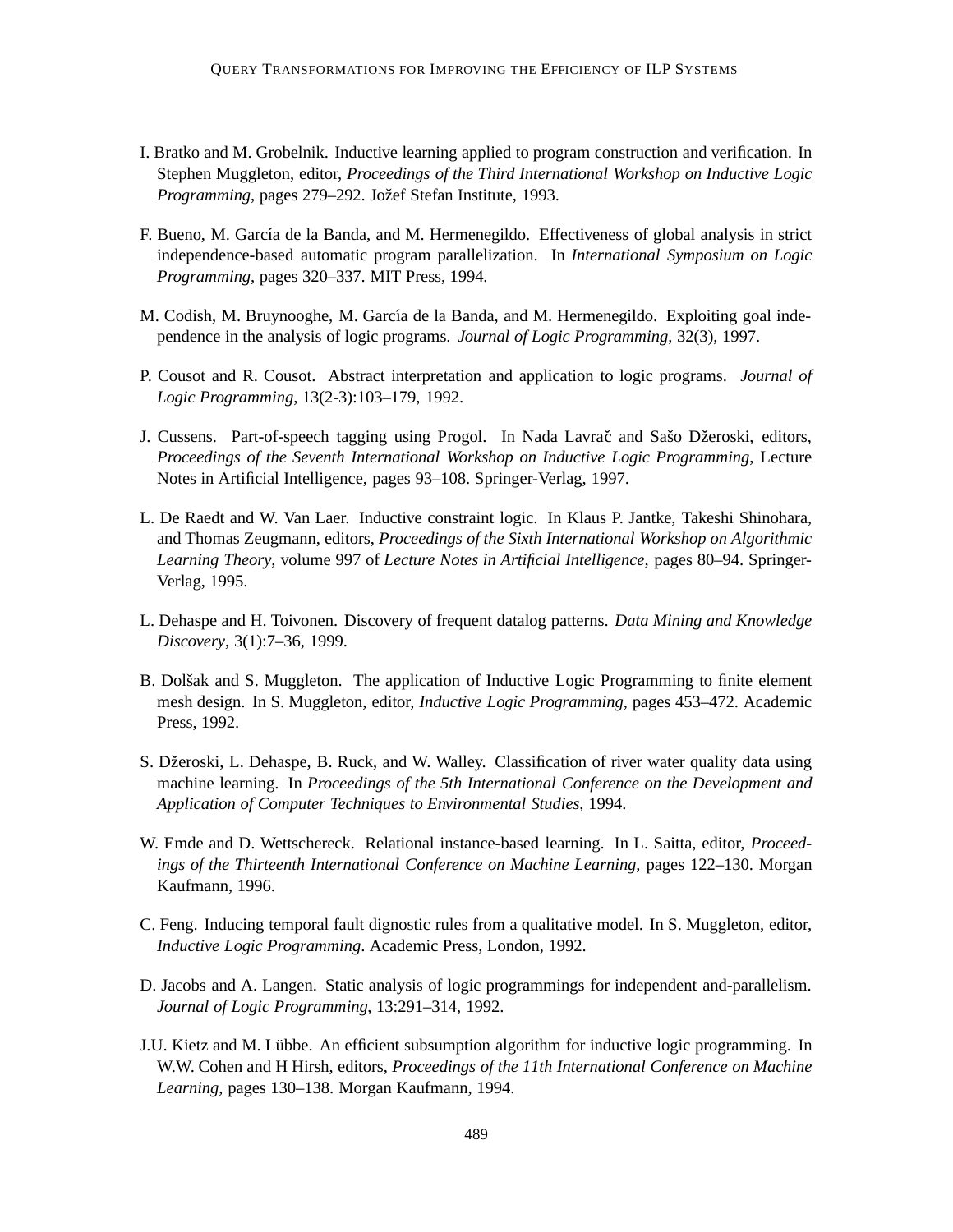- R.D. King, S. Muggleton, R.A. Lewis, and M.J.E. Sternberg. Drug design by machine learning: the use of inductive logic programming to model the structure-activity relationships of trimethoprim analogues binding to dihydrofolate reductase. *Proceedings of the National Academy of Sciences*, 89(23), 1992.
- R.D. King, S. Muggleton, A. Srinivasan, and M.J.E. Sternberg. Structure-activity relationships derived by machine learning: The use of atoms and their bond connectivities to predict mutagenicity by inductive logic programming. *Proceedings of the National Academy of Sciences*, 93:438–442, 1996.
- Stefan Kramer. Structural regression trees. In *Proceedings of the Thirteenth National Conference on Artificial Intelligence*, pages 812–819, Cambridge/Menlo Park, 1996. AAAI Press/MIT Press.
- J.W. Lloyd. *Foundations of Logic Programming*. Springer-Verlag, 2nd edition, 1987.
- D. B. Loveman. Program improvement by source-to-source transformation. *Journal of the Association for Computing Machinery*, 24(1):121–145, 1977.
- E. McCreath. *Induction in First Order Logic from Noisy Training Examples and Fixed Example Set Sizes*. PhD thesis, University of New South Wales, 1999.
- S. Muggleton. Inductive Logic Programming: derivations, successes and shortcomings. *SIGART Bulletin*, 5(1):5–11, 1994.
- S. Muggleton. Inverse entailment and Progol. *New Generation Computing, Special issue on Inductive Logic Programming*, 13(3-4):245–286, 1995.
- S. Muggleton and C. Feng. Efficient induction of logic programs. In *Proceedings of the First Conference on Algorithmic Learning Theory*, pages 368–381. Ohmsma, Tokyo, Japan, 1990.
- S. Muggleton, R.D. King, and M.J.E. Sternberg. Protein secondary structure prediction using logic. *Protein Engineering*, 7:647–657, 1992.
- C. N´edellec, H. Ad´e, F. Bergadano, and B. Tausend. Declarative bias in ILP. In L. De Raedt, editor, *Advances in Inductive Logic Programming*, volume 32 of *Frontiers in Artificial Intelligence and Applications*, pages 82–103. IOS Press, 1996.
- S.-H. Nienhuys-Cheng and R. De Wolf. *Foundations of Inductive Logic Programming*, volume 1228 of *Lecture Notes in Computer Science and Lecture Notes in Artificial Intelligence*. Springer-Verlag, New York, NY, USA, 1997.
- J.R. Quinlan. Learning logical definitions from relations. *Machine Learning*, 5:239–266, 1990.
- V. Santos Costa, A. Srinivasan, and R. Camacho. A note on two simple transformations for improving the efficiency of an ILP system. In J. Cussens and A. Frisch, editors, *Proceedings of the Tenth International Conference on Inductive Logic Programming*, volume 1866 of *Lecture Notes in Artificial Intelligence*, pages 225–242. Springer-Verlag, 2000.
- T. Scheffer, R. Herbrich, and F. Wysotzki. Efficient theta-subsumption based on graph algorithms. In *Inductive Logic Programming, 6th International Workshop, Proceedings*, volume 1314 of *Lecture Notes in Artificial Intelligence*, pages 212–228, 1996.